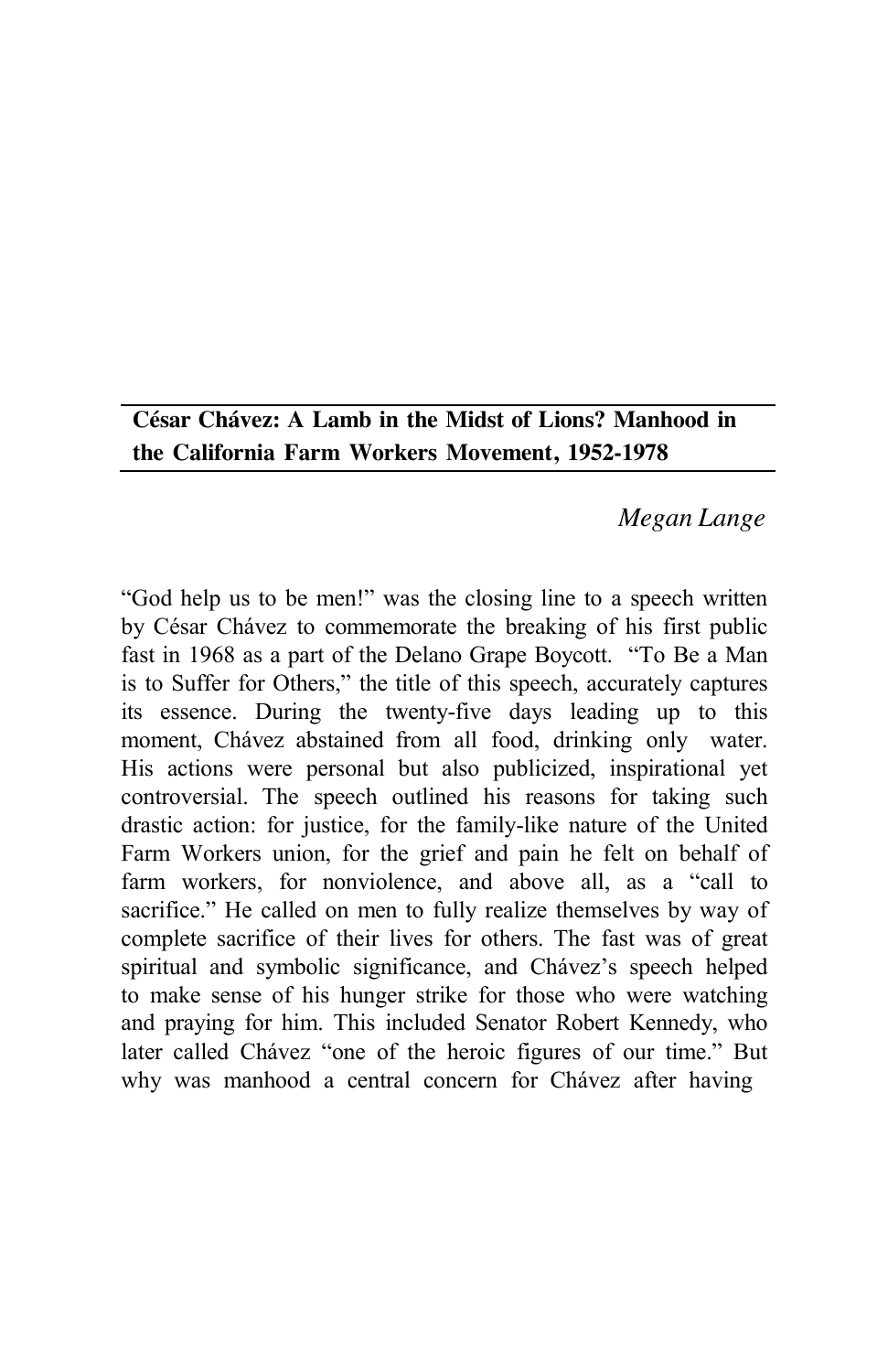completed this ritual? Why did he invoke suffering and manhood together, let alone manhood at all?<sup>1</sup>

Twentieth-century manhood as a cultural construction and topic of historical inquiry has most notably focused on white middle-class men. Few historians have studied working-class men, and when they do it is usually white working-class men that are discussed. As far back as the Civil War period, the ideals of working men who enlisted and served in the War were at odds with the manhood of the more "gentlemanly" officers. Workingclass and immigrant men, prescribed to a "rough" manhood – swearing, fighting, and engaging in pursuits deemed ungentlemanly – while their counterparts valued restraint and selfcontrol, in language and comportment, hallmarks of Victorian-era moral manhood.<sup>2</sup>

More sizable literature exists on the history of early twentieth-century white middle-class men who celebrated "civilized" manliness and rejected anything perceived as feminine or non-white. Working-class men meanwhile were expected to be physically strong and able to defend and provide for themselves and their families, at the same time navigate changing political, economic, and cultural demands that were sometimes in conflict with this ideal. Mid-century men still grappled with this tension. As more histories of immigrant and minority groups emerge and constructions of manhood appear to overlap, none of this literature incorporates even a minimal discussion of Latino men and their manhood  $3$ 

<sup>1</sup> Chávez, "To Be a Man is to Suffer for Others," *César Chávez: An Organizer's Tale, Speeches,* ed. Ilan Stavans (New York: Penguin Group, 2008).

<sup>2</sup> Lorien Foote, *The Gentleman and the Roughs: Manhood, Honor, and Violence in the Union Army* (New York: New York University Press, 2010).

<sup>3</sup> Holly Allen, *Forgotten Men and Fallen Women: The Cultural Politics of New Deal Narratives* (Ithaca: Cornell University, 2015); Matthew L. Basso, *Meet Joe Cooper: Masculinity and Race on Montana's World War II Home Front* (Chicago: University of Chicago, 2013); Christina S. Jarvis, *The Male Body at War: American Masculinity During World War II* (DeKalb: Northern Illinois University Press, 2004); Stephen Meyer, *Manhood on the Line: Working-Class Masculinities in the American Heartland* (Urbana: University of Illinois Press, 2016); Gail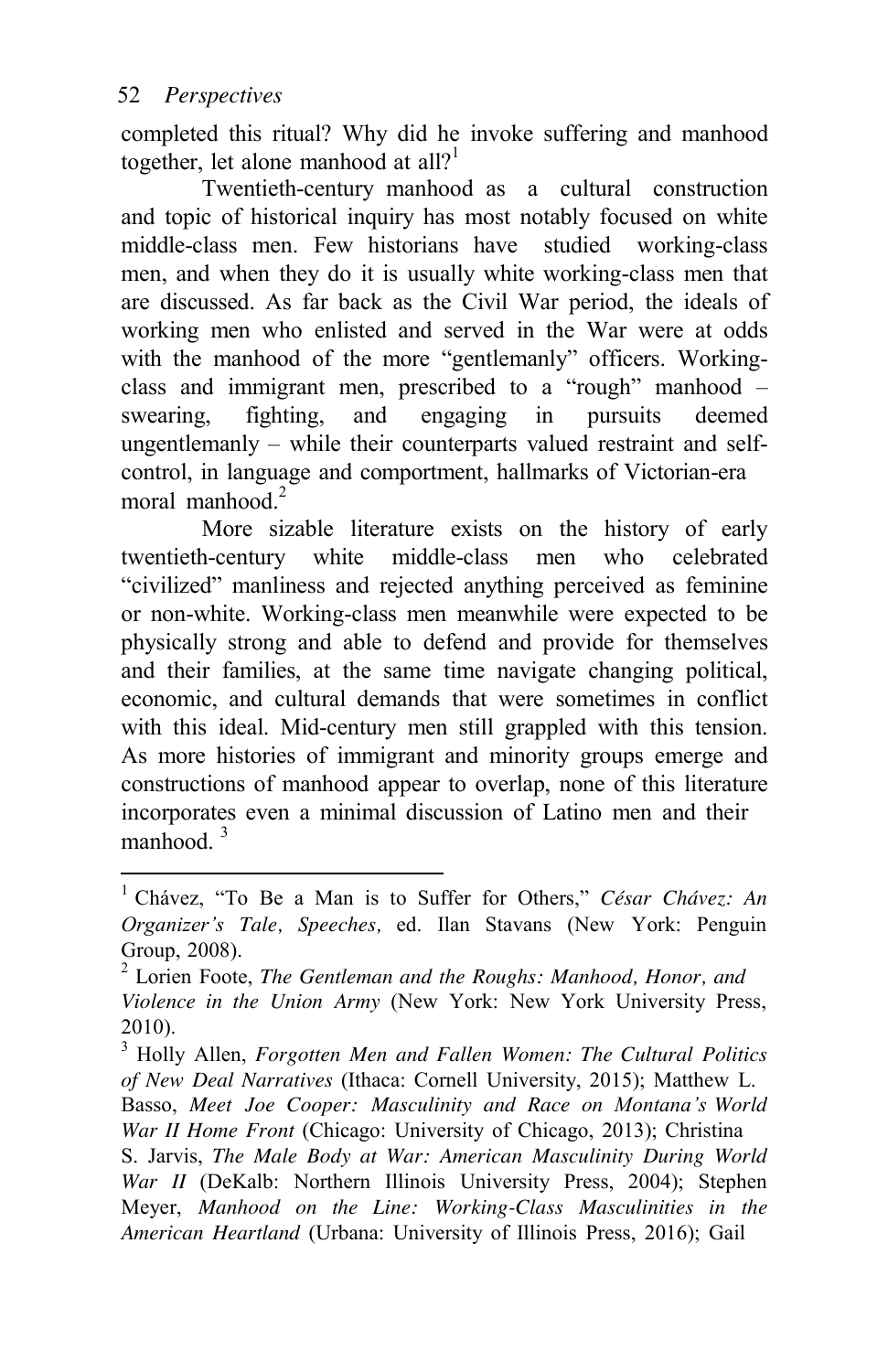*Lange* 53

Histories of the Mexican American Civil Rights Movement of the 1960s and 1970s, alternatively known as the Chicana and Chicano Movement, run the gamut of cultural and social histories that were largely sparked by the farm workers' strikes in California and Texas. Despite a large body of work, very little has been written about Chicano or Latino constructions of manhood as a historical subject from this period, instead these works focus on ethnic identity, class solidarity, and political activism  $<sup>4</sup>$ </sup>

This article argues that working-class Latino manhood, as constructed by California farm workers (mostly Mexican American) and movement members with César Chávez at the lead, blended Victorian-era moral manhood with rough and tough manhood. Instead of promoting physical strength and violence, Chávez and other men in the Movement advocated more

*Rights Movement* (Austin: University of Texas Press, 2009).

Bederman, *Manliness and Civilization: A Cultural History of Gender and Race in the United States 1880-1917,* (Chicago: University of Chicago, 1995); Kevin Murphy, *Political Manhood: Red Bloods, Mollycoddles & the Politics of Progressive Era Reform* (New York: Columbia University Press, 2008). Kevin Murphy, *Political Manhood: Red Bloods, Mollycoddles & the Politics of Progressive Era Reform*  (New York: Columbia University Press, 2008); Daniel A. Clarke, *Creating the College Man: American Mass Magazines & Middle-Class Manhood 1890-1915* (Madison: University of Wisconsin, 2010); Linda España-Maram, *Creating Masculinity in Los Angeles's Little Manila: Working-Class Filipinos and Popular Culture, 1920s-1950s* (New York: Columbia University Press, 2006); Steve Estes,*"I am a Man!": Race, Manhood, and the Civil Rights Movement* (Chapel Hill: University of North Carolina Press, 2005); Martin Summers, *Manliness and Its Discontents: The Black Middle Class and the Transformation of Masculinity, 1900-1930* (Chapel Hill: The University of North Carolina Press, 2004); *A Question of Manhood: A Reader in U.S. Black Men's History and Masculinity,* edited by Darlene Clark Hine & Earnestine Jenkins, 2 vols, (Bloomington: Indiana University Press, 1999 & 2001). 4 Francisco Arturo Rosales, *Chicano! The History of the Mexican American Civil Rights Movement* (Houston: Arte Público Press, 1996); Juan Gómez-Quiñones and Irene Vázquez, *Making Aztlán: Ideology and Culture of the Chicana and Chicano Movement, 1966-1977* (Austin: University of Texas Press, 2009); Cynthia Orozco, *No Mexicans, Women, or Dogs Allowed: The Rise of the Mexican American Civil*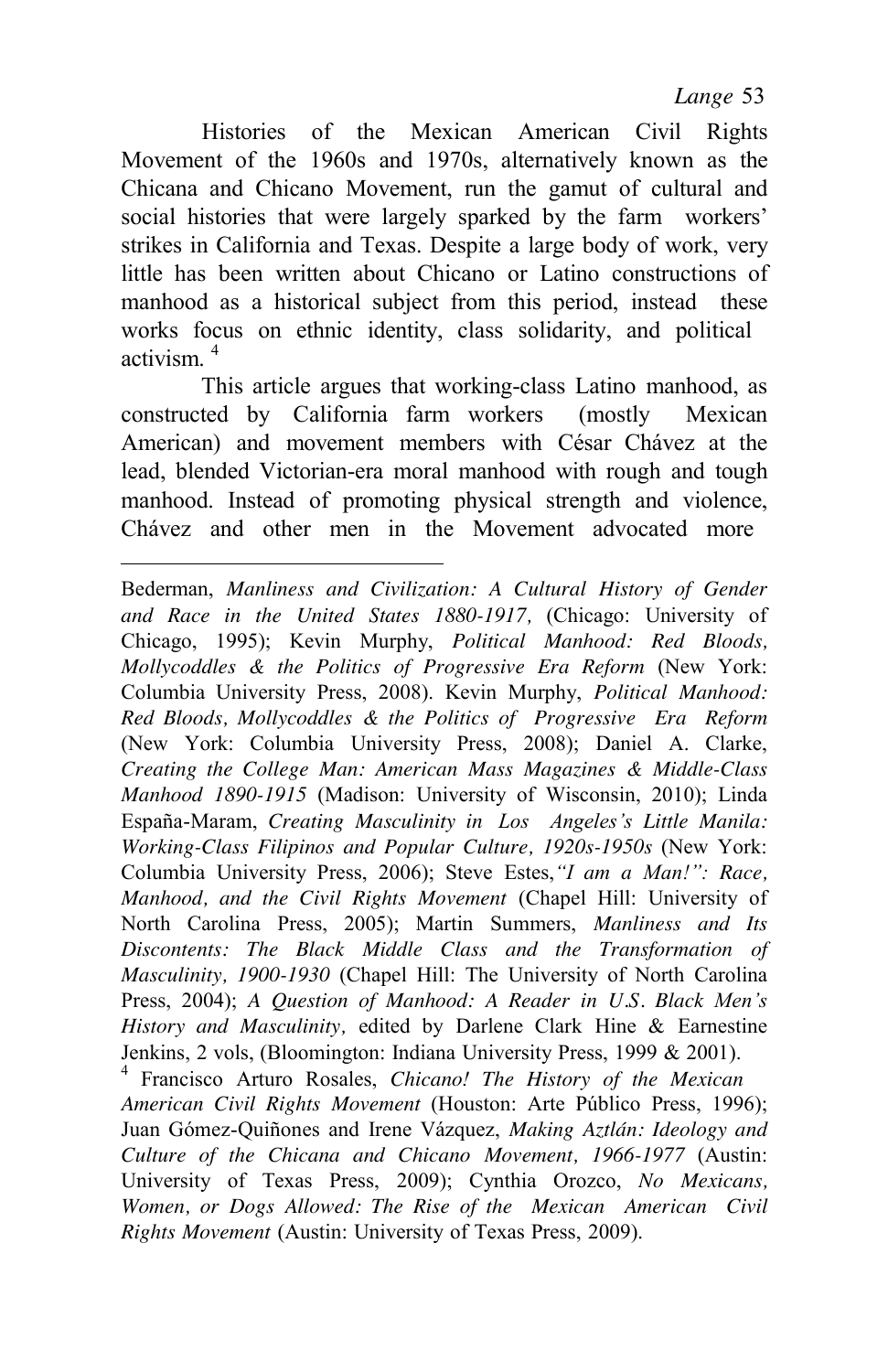gentlemanly traits of restraint (nonviolence), and feminine qualities like love and charity, longsuffering (victimization), and above all else, sacrifice. At the same time, Chávez and Movement members encouraged farm workers to fight for their dignity, often times in ways that reflected a rough manhood through the use of force, strong language, and deception. To further the Movement – La Causa––they incorporated characteristics Chávez vociferously eschewed, even while he shrewdly used similar tactics (drawing the line at physical violence).  $5$  Inside this blur of manly ideals, Chávez maintained patriarchal definitions of manhood, as the final decision-maker, provider, and protector of his family. His leadership was to go unquestioned; however, moral manhood did *not* define wealthy growers, Teamsters, or politicians. Chávez and farmworkers alike understood their cause, and their manhood, as a higher moral ground, which assured their victory through union organizing.6 While Chávez clearly embraced his Mexican American identity, this article argues that he constructed his manhood from character traits like sacrifice, nonviolence, justice, and dignity, more so than from his ethnicity or race.

Looking at César Chávez and the men involved in the California Farm Workers' Movement as well as those who became members of the United Farm Workers (UFW) union helps to fill the gap in the literature on Latino manhood. Although Chávez wrote sparingly about himself, he left a very large "paper" trail through interviews and speaking engagements, as he toured the Southwest and Midwest to garner support for union organizing and the different boycotts and strikes that grew out of this activism. This article carefully considers selected speeches, both formal and impromptu, as well as interview transcripts, primarily Chávez's unofficial biography, *César Chávez: Autobiography of La Causa*. Reporter Jaques E. Levy was granted unprecedented access to Chávez, his family, and the union in 1969, the summer of 1970 and again in the summer of 1973. Levy recorded hours

<sup>5</sup> Dick Meister, "'La Huelga' Becomes 'La Causa,'" *New York Times*, 1 7 November, 1968.

 $6$  The International Brotherhood of Teamsters were targeted as opponents of the UFW because they made a secret deal with lettuce growers, beat and intimidated strikers and pickets, and two UFW members died in fights with Teamster thugs.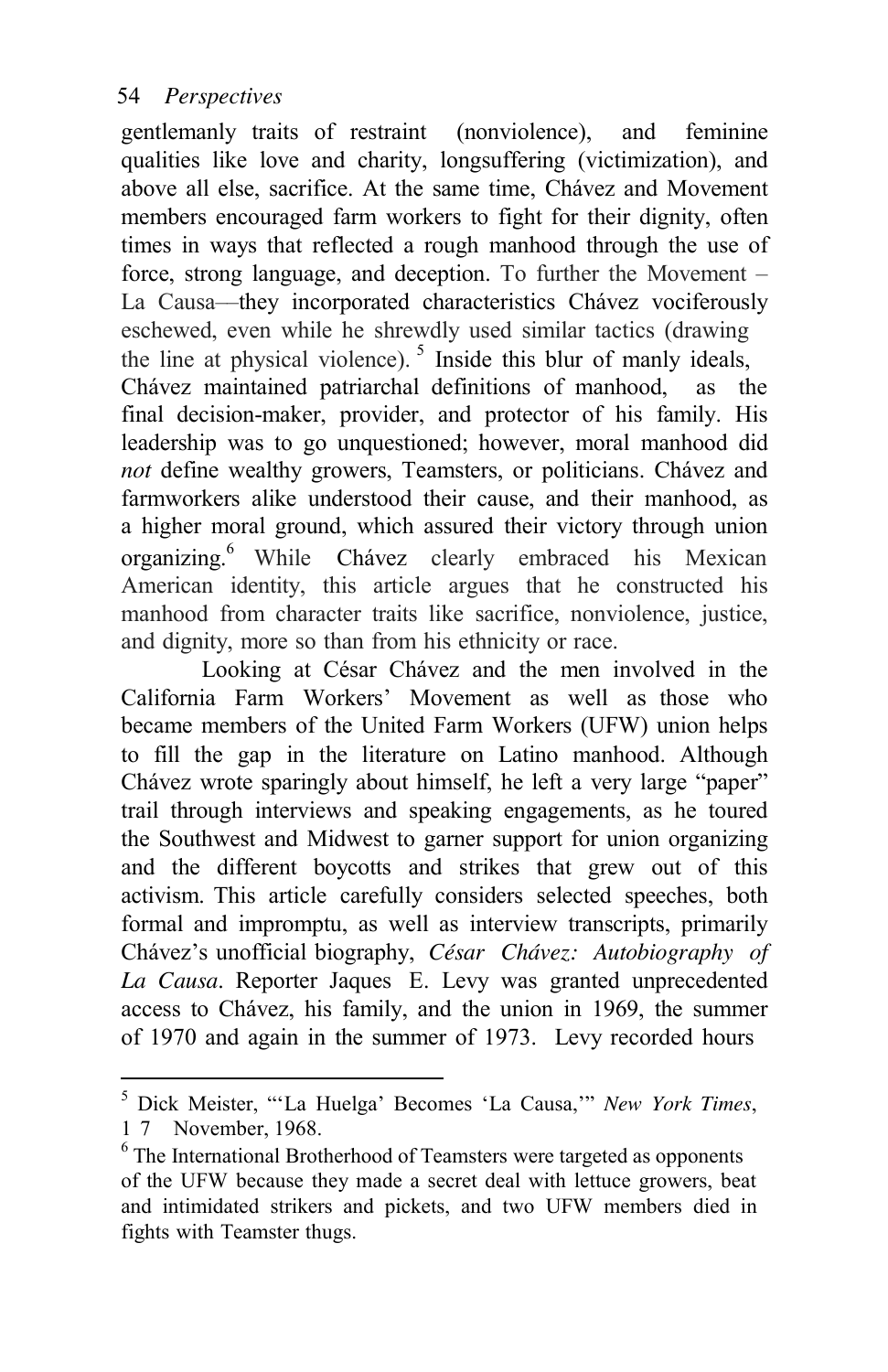of "conversation" with Chávez (and others), where Chávez recalled his childhood and youth, including his introduction to Fred Ross and community outreach through the growing pains of the UFW.

Chávez created the Farm Worker Press and publication, *El Malcriado,* which ran from 1965-1976 and again from 1984- 1989. This current analysis utilizes the earlier period when Chávez and Bill Esher were editors. *El Malcriado* was paid for by union membership dues and delivered to members, as well as available in local stores throughout the Central Valley. At first it was intended to be apart from the union, allowing writers and editors to critique growers without compromising organizing efforts.<sup>7</sup> Eventually however, *El Malcriado* became the official mouthpiece of the UFW, first marketing to farm workers in Spanish and in later years marketed to English-speaking supporters.

In addition to *El Malcriado* articles and Chávez's own ideas about manhood, this article looks at selected plays from *El Teatro Campesino* (1971), the theater created by and for farm workers and the National Farm Workers Association (NFWA) members. The characters help to tease out the construction of manhood and manliness for working-class farm workers. The *Actos* of *El Teatro*, which feature archetypes who "symbolize the desired unity and group identity through Chicano heroes and heroines, were created and directed by Luis Valdez, and explicitly approved by Chávez. One character can thus represent the entire *Raza* (Chicano race)" and gender is easily recognizable in this format.8 Valdez wrote the *actos* to be performed most often on the flatbed of a pickup truck stationed in the field, with minimal props or set, in order to appeal to the sensibilities of the workers. When gender is represented, a large group of working-class men can easily identify it and farm workers recognized themselves in the stories presented in the *actos*. Tales of abuse by growers, contractors, and the government also educated the farm workers of their rights and often reiterated the message of the Movement outlined in *El Malcriado* articles.

<sup>&</sup>lt;sup>7</sup> Doug Adair, "El Malcriado 1964-1970 Analysis," July 16, 2009.<br><sup>8</sup> Luis Valdez, "The Actos", *Actos y El Teatro Campesino* (San Juan Bautista, CA: Menyah Productions, 1971).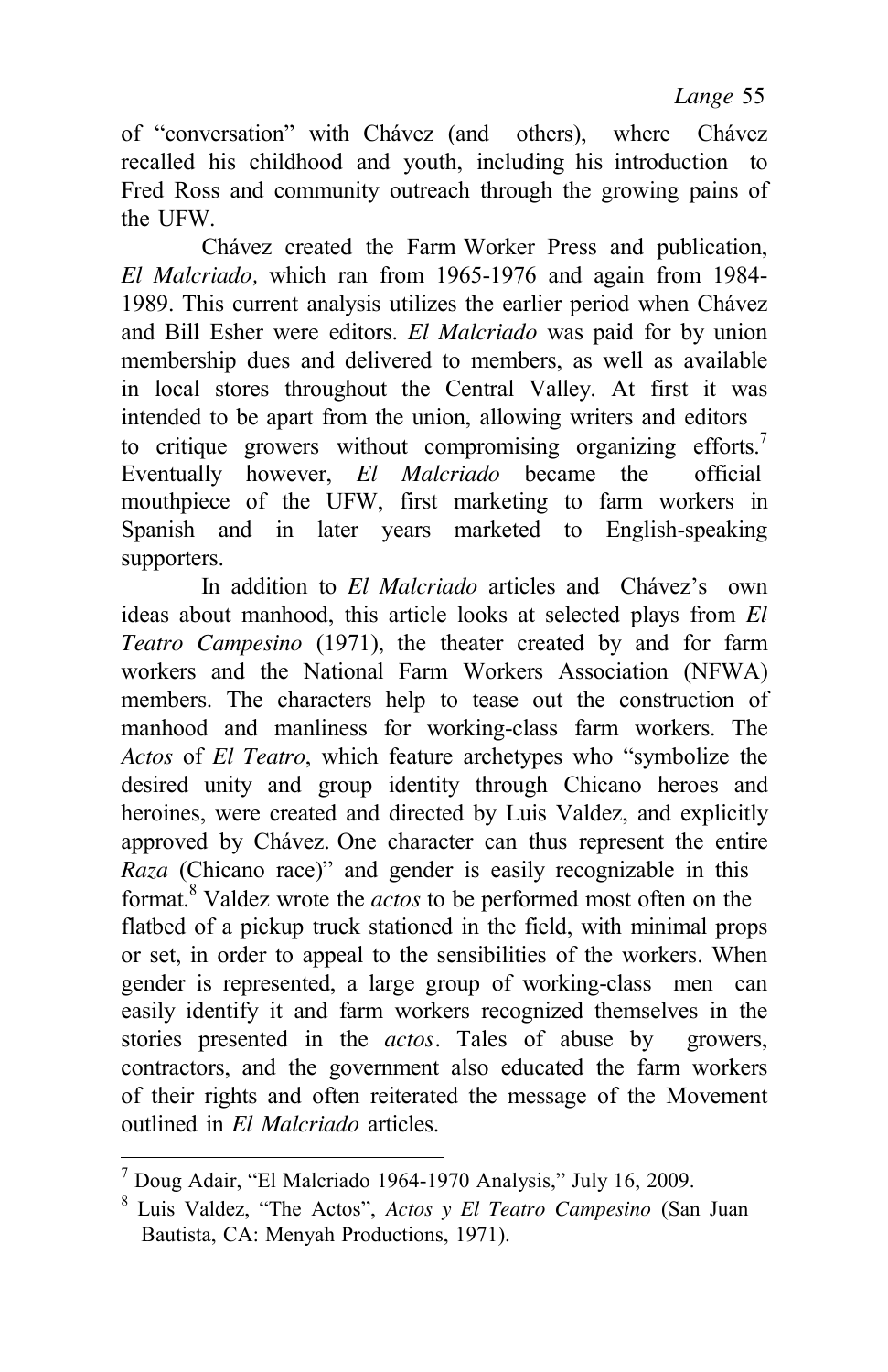These sources reveal how Chávez, farm workers, and members of the Movement portrayed themselves and their cause. *El Malcriado's* emphasis is on Chávez's quest for justice, his pacifist demeanor, and commentary on his unassuming stature, coupled with his own words, all paint a carefully crafted picture for readers; Chávez was distinct from the growers and contractors.

9 The *actos* arguably reached a larger and more diverse audience of farmworkers, students, and supporters outside of the Central Valley, and helped to spread a consistent message as each play was repeated and viewed. Even Levy's heavy editorializing in *Autobiography of La Causa*, which included a great deal of commentary instead of just recounting Chávez's and other's actions, reflected his views as a Movement activist.

The NFWA grew quickly through the relentless efforts of Chávez, Vice Presidents Dolores Huerta and Gilbert Padilla, and by 1965 boasted a membership of approximately 1,200 workers. Then in September, the union joined the strike against table and wine grape growers started by the Agricultural Workers Organizing Committee (comprised of mostly Filipino farmworkers), and rebranded the union as the United Farm Workers Organizing Committee (UFWOC). This same year Chávez started *El Malcriado* to reach the growing union membership and Luis Valdez founded *El Teatro Campesino* on the Delano picket lines. On 17 March 1966, Chávez began a threehundred-mile march from Delano to Sacramento - what he called a pilgrimage or *peregrinación* - and he together with the Movement launched onto a national stage. Thousands of union members joined the strike, college students volunteered by the hundreds, and thousands of shoppers boycotted grapes to show support. The Farm Workers Movement, spread nationally, and in 1967 the union signed its first contract. Shortly after getting workers back to the grapevines, the UFWOC called a strike for lettuce workers, and the boycotts continued.

As Chávez started his second public fast in 1972, the UFWOC became the United Farm Workers-AFL-CIO or UFW

<sup>9</sup> Jorge Mariscal, "Negotiating César: César Chávez in the Chicano Movement," *Aztlán* 29 (2004), 21-56; Mariscal argues that Chávez was unlike the visible militancy of other male figures in the Chicana and Chicano Movement.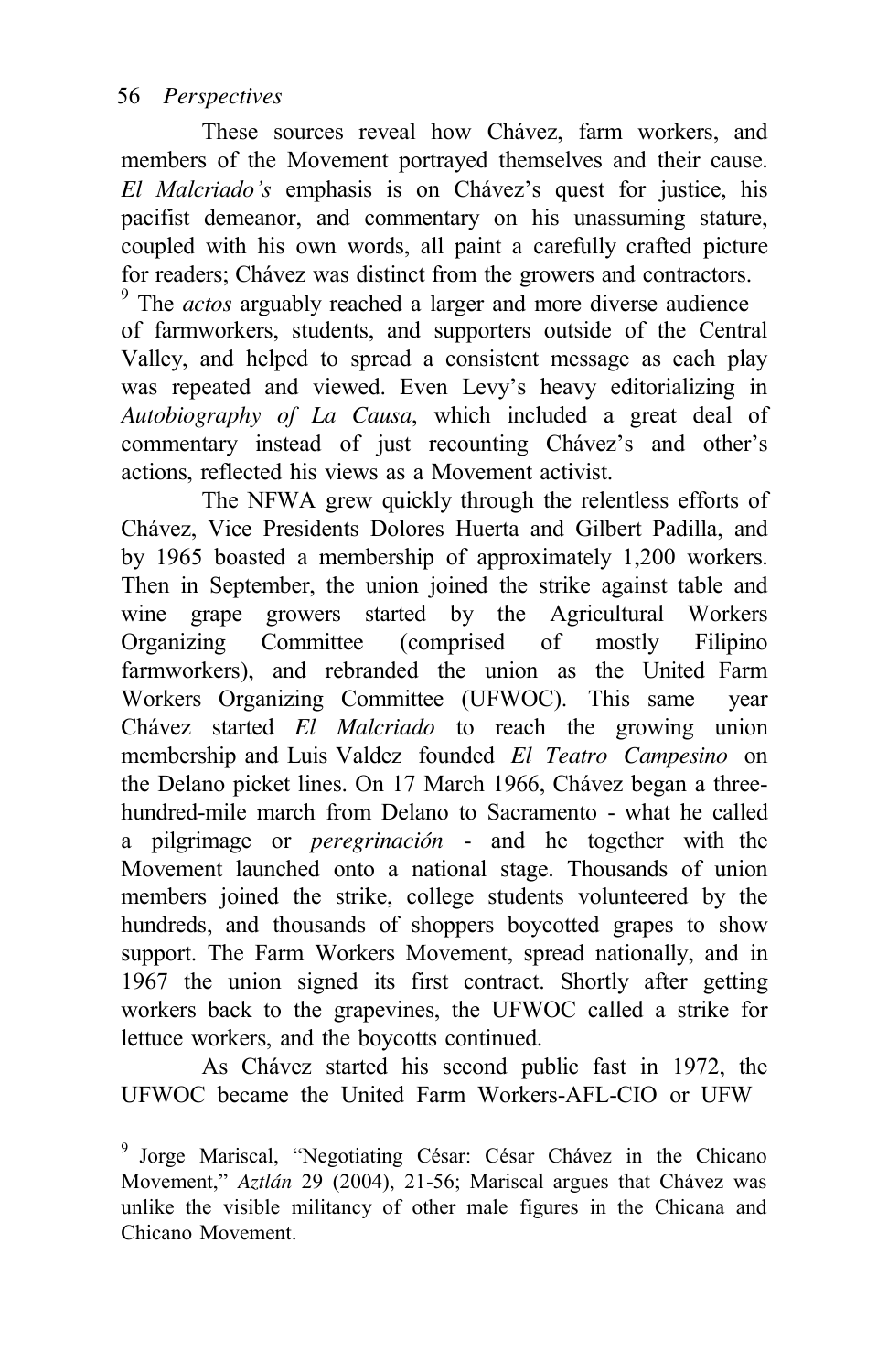within a year. Four busy years later in 1977, after continued harassment by Teamsters (including beatings and the deaths of two pickets) the UFW became the sole union representing all California farm workers. By 1978 most of the general boycotts were lifted and César Chávez's name became synonymous with the UFW, the Farm Workers Movement, and La Causa*.* He led thousands of marchers, walked hundreds of miles, and fasted publicly on multiple occasions to bring attention to the plight of farm workers, and was jailed for disobeying a picket injunction. Throughout it all, he promoted the ideology of nonviolence, sacrifice, and the dignity of workers.

César Chávez understood himself as a man in moral terms. His manhood was defined by his fight for a righteous cause in the manner of St. Thomas Aquinas, Jesus Christ, Mahatma Gandhi, and Martin Luther King Jr.10 He aligned his union organizing goals under a banner of a "distinctly Mexican American civil religion," one of "dynamic human sacrifice" which permeated the UFW and the Movement. A spiritual Christian with Catholic influences, he professed that the truest way to prove oneself as a man was through sacrifice, not by being tough or physically imposing.<sup>11</sup> He also emphasized other moral characteristics such as love, dignity, honesty, and nonviolence as markers of manhood. Characteristics like suffering and sacrifice were more often associated with femininity, such as in the image and icon of the Virgin of Guadalupe, while the others evoked traits of gentlemanly Victorian-era men, contrasting with working-class immigrant rough manhood. Feminine characteristics typically interpreted as signs of weakness became badges of manhood. Moral manhood encompassed all of these characteristics and Chávez knew that in order to claim victory in the fields, he and farm workers alike had to espouse this ideal. Just as Mahatma Gandhi and later Martin Luther King Jr. preached, social justice

<sup>10</sup> Jacques E. Levy, *César Chávez: Autobiography of La Causa* (Minneapolis: University of Minnesota Press, 2007); Miriam Pawal, *The Crusades of César Chávez: A Biography* (New York: Bloomsbury Press, 2014).

<sup>&</sup>lt;sup>11</sup> Luis D. León, "César Chávez in American Religious Politics: Mapping the New Global Spiritual Line," *American Quarterly,* 59 (September 2007), 857-881.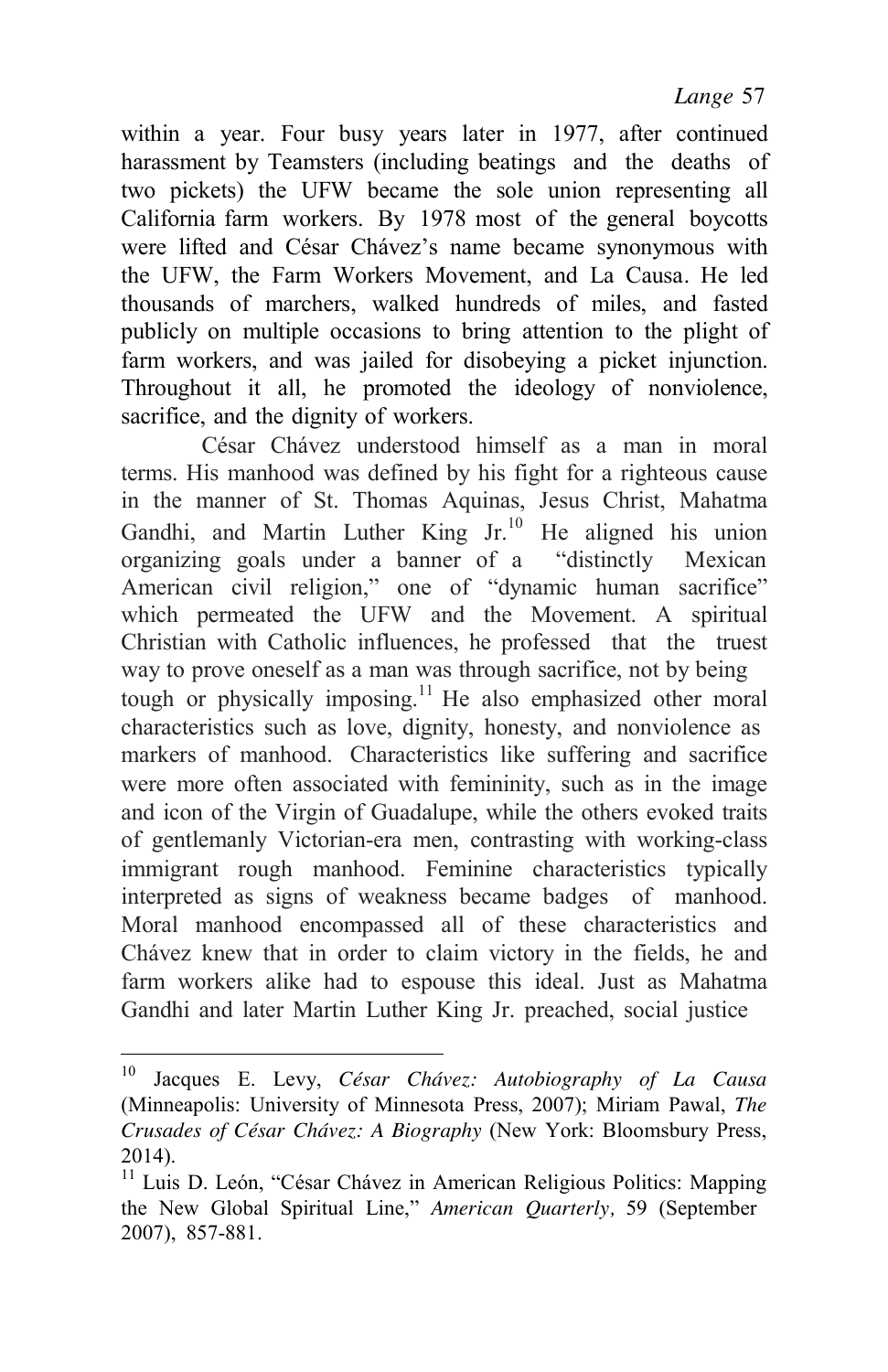could only be achieved through moral and spiritual strength, not physical strength. $^{12}$ 

Colleagues and those who saw him speak described Chávez in very feminine terms, and he himself used characteristically feminine language when he spoke publicly about The Movement. This surprised some, as he was such a force to be reckoned with from the growers' and farm workers' perspective. For example, he was described as "small of stature, quiet, self-effacing, soft-spoken" by his biographer, Jacques Levy.<sup>13</sup> Dolores Huerta recalled thinking he was "soft-spoken" with a "gentle way," likening him to a lamb "in the midst of a bunch of lions."<sup>14</sup> She found him "quiet" and "unassuming," while Fred Ross Jr. called him "unpretentious and candid," full of "warmth, sincerity, and gentleness."<sup>15</sup> Even his physical traits were seen as less than masculine by the farm workers who met him. To Eliseo Media, he was "this little guy... very soft spoken." Medina, who would later become the Vice President of the Service Employees International Union after joining the Delano grape strike, went on to say that he "wasn't very impressed" initially by what he saw.<sup>16</sup> Multiple individuals described him as having "unusually small" hands, and commented on his slight appearance. One observer, initially unimpressed, had imagined Chávez to be a "giant of a man" and was surprised by his small stature.<sup>17</sup>

Yet if Chávez's physical appearance and demeanor projected a less than manly image, his language did little to dispel

<sup>12</sup> Sean Chabot, *Transnational Roots of the Civil Rights Movement: African American Explorations of the Gandhian Repertoire* (Plymouth, UK: Lexington Books, 2012).

<sup>13</sup> Jacques E. Levy, *César Chávez: Autobiography of La Causa* (Minneapolis: First University of Minnesota Press, 2007), 1.<br><sup>14</sup> Dolores Huerta quoted in Levy, César Chávez, 127, 125.

<sup>&</sup>lt;sup>15</sup> Fred Ross Jr., foreward to *César Chávez: Autobiography of La Causa* by Jacques E. Levy, (Minneapolis: University of Minnesota Press,

<sup>2007),</sup> xxi. 16 Eliseo Medina, interview November 18, 1995 quoted in Francisco Rosales, *Chicano! The History of the Mexican American Civil Rights*

*Movement*, (Houston: Arte Público Press, 1996), 130.<br><sup>17</sup> Ross Jr., foreward to *César Chávez: Autobiography of La Causa*, xii, xxi.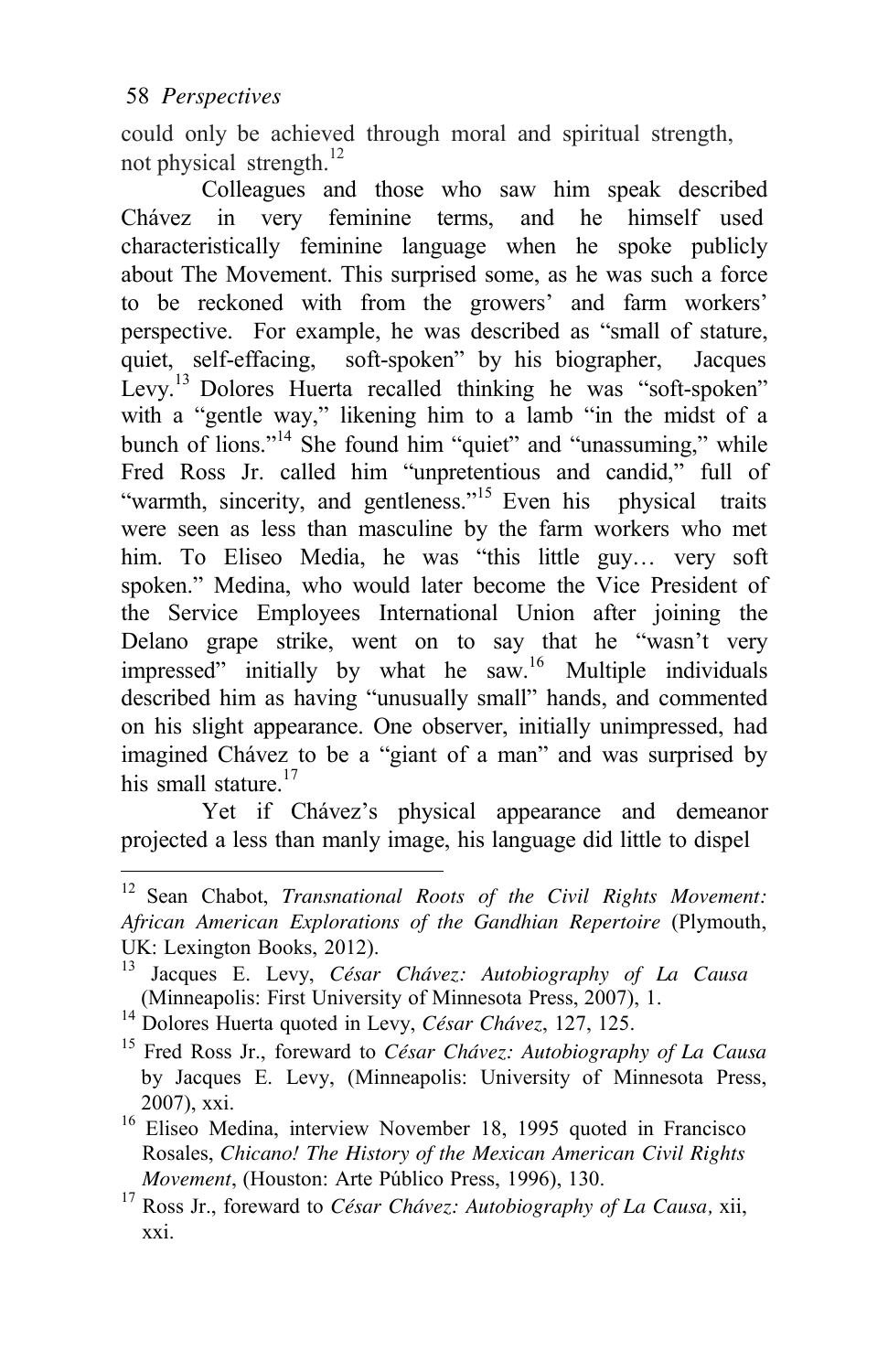this impression. On many occasions he spoke to listeners about love, saying that "love is the most important ingredient in nonviolent work - love the opponent."<sup>18</sup> He had earlier said in a speech in Austin to cabinetry workers on the topic of boycotts that they were so powerful because they were an "extension of love from one individual to the other," mixing the rhetoric of compassion with that of the union.<sup>19</sup> Years later when he spoke about the dangers of pesticides for farm workers and consumers alike, he declared that "I see us as one family" and often referred to the union as one big family, a common metaphor in Chicana and Chicano movements and politics.<sup>20</sup> When he spoke about his first public fast, he described his actions as a result of his heart being "filled with grief and pain" on behalf of farm workers and their struggle, conjuring emotion usually associated with motherhood and the Virgin Mary.<sup>21</sup> While certainly not limited to women, these phrases of love and family evoked a feminine sensibility that aligned with Chávez's physical appearance. He capitalized on his femininity and disarmed people of their expectations for a fighter, incorporating it into his manly persona.

If Chávez appeared feminine to some, he wasn't outwardly bothered by it. His appearance was not how he defined manliness, but by alternative notions that again, some considered effeminate but ultimately expressed Latino masculinity. His constant references to sacrifice throughout his speeches and conversations were a trait typically viewed as feminine. He promoted the belief that the Movement came together based on a

<sup>&</sup>lt;sup>18</sup> Chávez <sup>18</sup> Chávez quoted in Levy, *César Chávez*, 196.<br><sup>19</sup> Chávez "Chávez at Austin Texas Feb 6, 1971" transcript & trans 20 Chávez, "Wrath of Grapes Boycott Speech, 1986," *The Words of* 21 Chávez, "Speech Ending Fast, March 10, 1968," quoted in *The Words* Chávez, "Chávez at Austin, Texas, Feb 6, 1971," transcript & trans. by Robert Tice, *The Words of César Chávez*, eds. Richard J Jensen & John C. Hammerback (Texas A&M University Press, 2002), 56. *César Chávez*, eds. Richard J Jensen & John C. Hammerback (Texas A&M University Press, 2002), 132; Maylei Blackwell, *¡Chicana Power!: Contested Histories of Feminism in the Chicano Movement,*  (Austin: University of Texas Press, 2011). *of César Chávez*,134; Suzanne Bost, "Gloria Anzaldúa's Mestiza Pain: Mexican Sacrifice, Chicana Embodiment, and Feminist Politics," *Aztlán* 30 (November 2004), 5-34.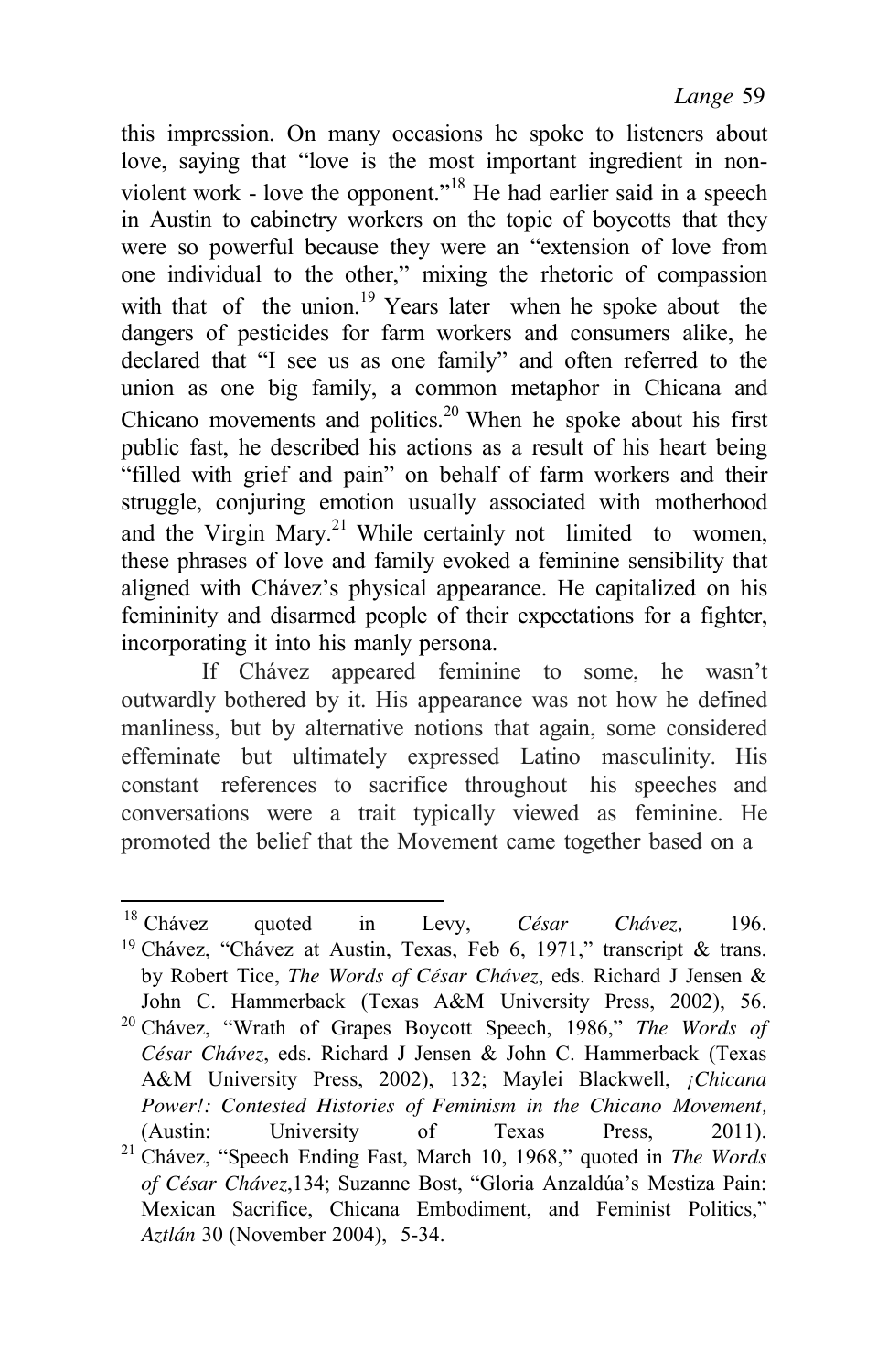shared willingness to forgo certain necessities.<sup>22</sup> Chávez believed in the creation of a farm workers union so profoundly that nothing came first but the efforts to make it a reality. He preached hard work and passion too.<sup>23</sup> He strongly believed that in order for his union organizing to be successful, he and others involved would have to give much of themselves and continue giving, redolent of the Gandhian repertoire that taught resisters to challenge the status quo through "courageous deeds and deliberate self-sacrifice."<sup>24</sup> Sacrifice peppered his speeches and writings and was the backbone of the Movement, of the union, and of Chávez as a leader, all aspiring to a noble and just purpose. He framed his choice to give of himself and his physical body, to the extent that he did through fasting and peregrination, as sacrificing himself unto the will of the Movement and in support of farm workers' rights.



 **Figure 1: César Chávez washing dishes,**  *El Malcriado***, No. 51, 1966.**

At the same time, Chávez believed in sacrifice as a duty, as a rite of passage, and as a testament to manhood. In a speech he

<sup>22</sup>"Editorial: Enough People with One Idea," *El Malcriado,* No 19, 1965,

<sup>2.</sup> 23 Levy, *César Chávez*, 148, 160. 24 Chabot, *Transnational Roots*, 21.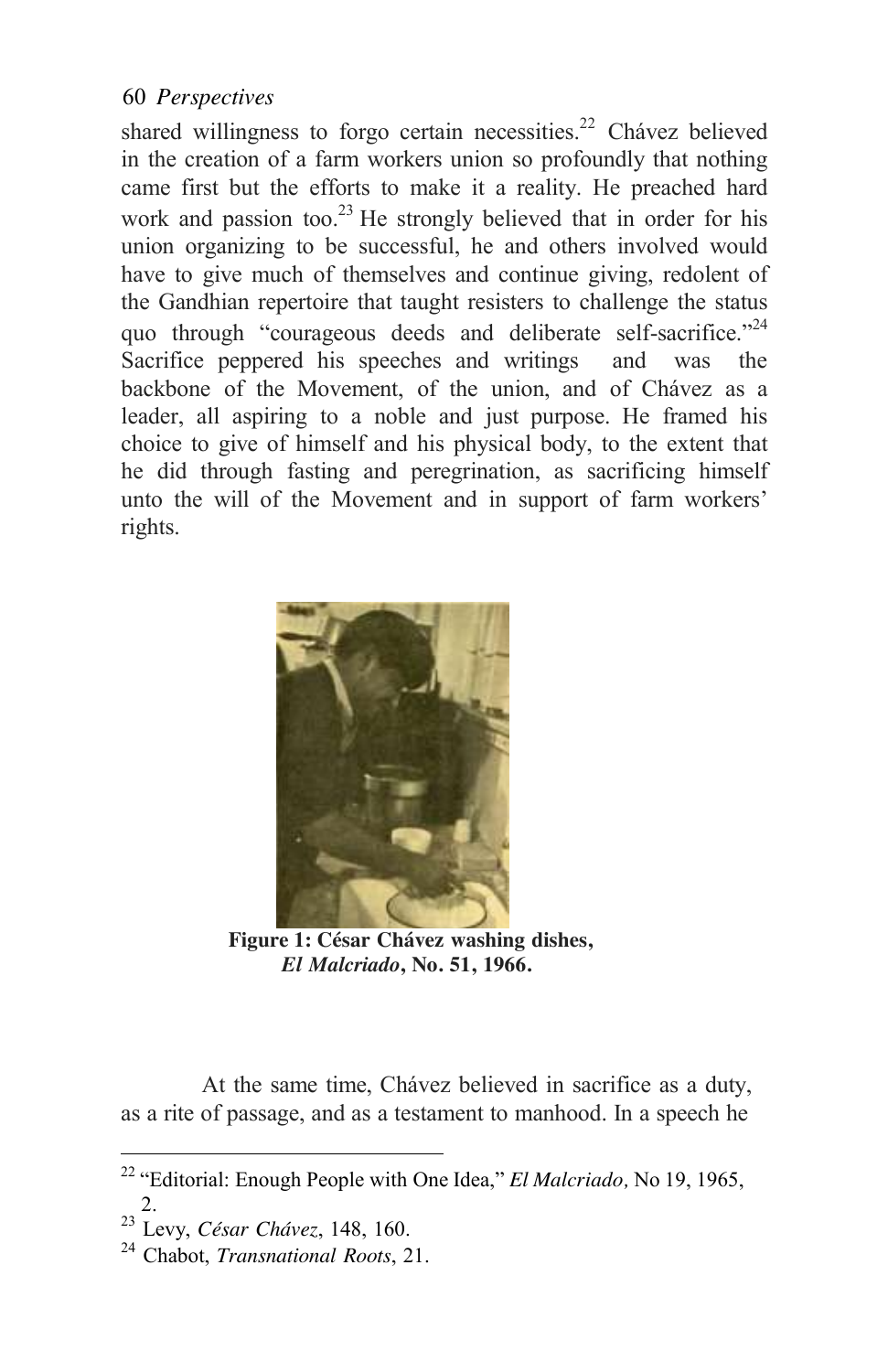wrote, but was read by the Reverend James Drake at the end of his first fast, he concluded with his belief that "only by giving our lives do we find life." He was "convinced that the truest act of courage, *the strongest act of manliness is to sacrifice ourselves for others* in a totally nonviolent struggle for justice. To be a man is to suffer for others. God help us to be men!"<sup>25</sup> Chávez, in no uncertain terms, equated manhood with the level of sacrifice one was willing to reach, up to giving of one's very life. In other speeches, he said very similar things: "…being fully man and fully woman means to give one's life to the liberation of the brother who suffers."<sup>26</sup> At a eulogy for Martin Luther King Jr., he praised the minister for his ultimate offering, saying, "few men or women ever have the opportunity to know the true satisfaction that comes with giving one's life totally in the non-violent struggle for justice."<sup>27</sup> Chávez expressed that one's willingness to relinquish both material possessions and one's life was how to reach a full expression of humanity and manhood.

Playwright Luis Valdez understood Chávez's message of sacrifice and manhood, and rearticulated it in "Vietnam Campesino." The character Butt Anglo, a stand-in for the growers of the Central Valley, speaks to General Defense about recruiting Mexican Americans to the U.S. army to fight in Vietnam and banters with the General about the need for a Mexican-American leader, "One who will unite all Mexicans, instill them with a fighting spirit, send them marching down the road to freedom, have them willing to fight and die for the American ideals."  $28$ Chávez did inspire many to sacrifice, yet not in the name of war but of dignity. Historians across a spectrum of topics, writing

<sup>25</sup> Chávez, "Speech Ending Fast, March 10, 1968," quoted in *The Words of César Chávez*, eds. Richard J Jensen & John C. Hammerback

<sup>(</sup>Texas A&M University Press, 2002), 167, emphasis added. 26 Chávez, "At Exposition Park May 2, 1971," *César Chávez: An Organizer's Tale, Speeches,* ed. Ilan Stavans (New York: Penguin

Group, 2008), 121. 27 Chávez, "Martin Luther King, Jr.: He Showed Us the Way April 1978," *The Words of César Chávez*, eds. Richard J Jensen & John C.<br>Hammerback (Texas A&M University Press, 2002), 97.

<sup>&</sup>lt;sup>28</sup> Luis Valdez, "Vietnam Campesino," *Actos y El Teatro Campesino* (San Juan Bautista, CA: Menyah Productions, 1971).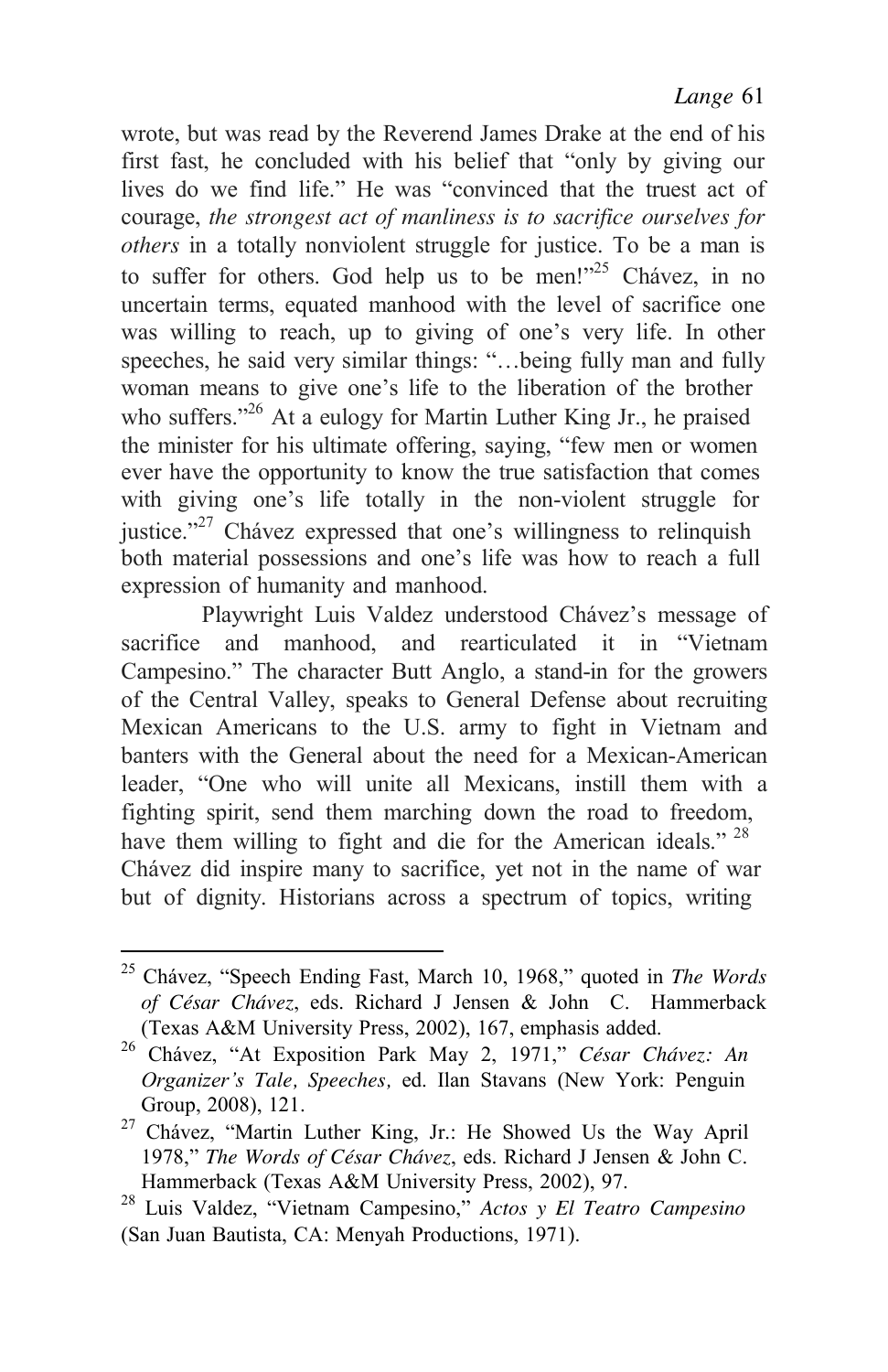about Latinos and the sport of boxing or Chicano soldiers during the Vietnam War, highlight the sacrificial component of workingclass Latino manhood, either in the form of *aguante*, "the ability to withstand punishment and pain," or in "the willingness to die in defense of '*la patria*' (fatherland)."29 Sacrifice was required of working-class Latino men regardless of the arena.

Chávez emphasized nonviolence as another important marker of manhood. He called nonviolent struggle "hard work," not "soft or easy."30 Men in the late 1950s and throughout the 1960s felt the need to reject anything considered weak or soft, and Chávez clearly identified nonviolence in this way, as something hard and difficult and therefore manly.<sup>31</sup> Interestingly, he identified his mother, whom he revered and cherished, as the one who taught him to be a man through the concept of nonviolence. At her eulogy he shared that "she taught her children to reject that part of a culture which too often tells its young men that you're not a man if you don't fight back."<sup>32</sup> He embraced nonviolence as his way, and therefore the Movement's way, "of avoiding the senseless violence that brings no honor to any class or community."33 On numerous occasions Chávez worked to personally de-escalate heated debates and rising tempers in the union hall and on the picket line to maintain this philosophy. Having studied the writings and tactics of Mahatma Gandhi, he convinced himself and union members that the only way to successfully garner public support for farm workers and their calls for real gains in terms of wages, benefits, and rights, was through the systematic practice of nonviolence, "despite a culture where

<sup>29</sup> Fernando Delgado, "Golden But Not Brown: Oscar De La Hoya and the Complications of Culture, Manhood, and Boxing," *The International Journal of the History of Sport* 22 (2005), 196-211; Steven Rosales, "Macho Nation? Chicano Soldiering, Sexuality, and Manhood during the Vietnam War Era," *The Oral History Review* 40 (2013), 299-324. 30 Chávez, "At Exposition Park May 2, 1971," 120. 31 K.A. Cuordileone, *Manhood and American Political Culture in the*

*Cold War* (New York: Routledge, 2005).<br><sup>32</sup> Chávez, "Eulogy for Juana Estrada Chávez, San Jose Dec 18, 1991," 172.

<sup>&</sup>lt;sup>33</sup> Chávez, "Martin Luther King, Jr.: He Showed Us the Way, April 1978," 97.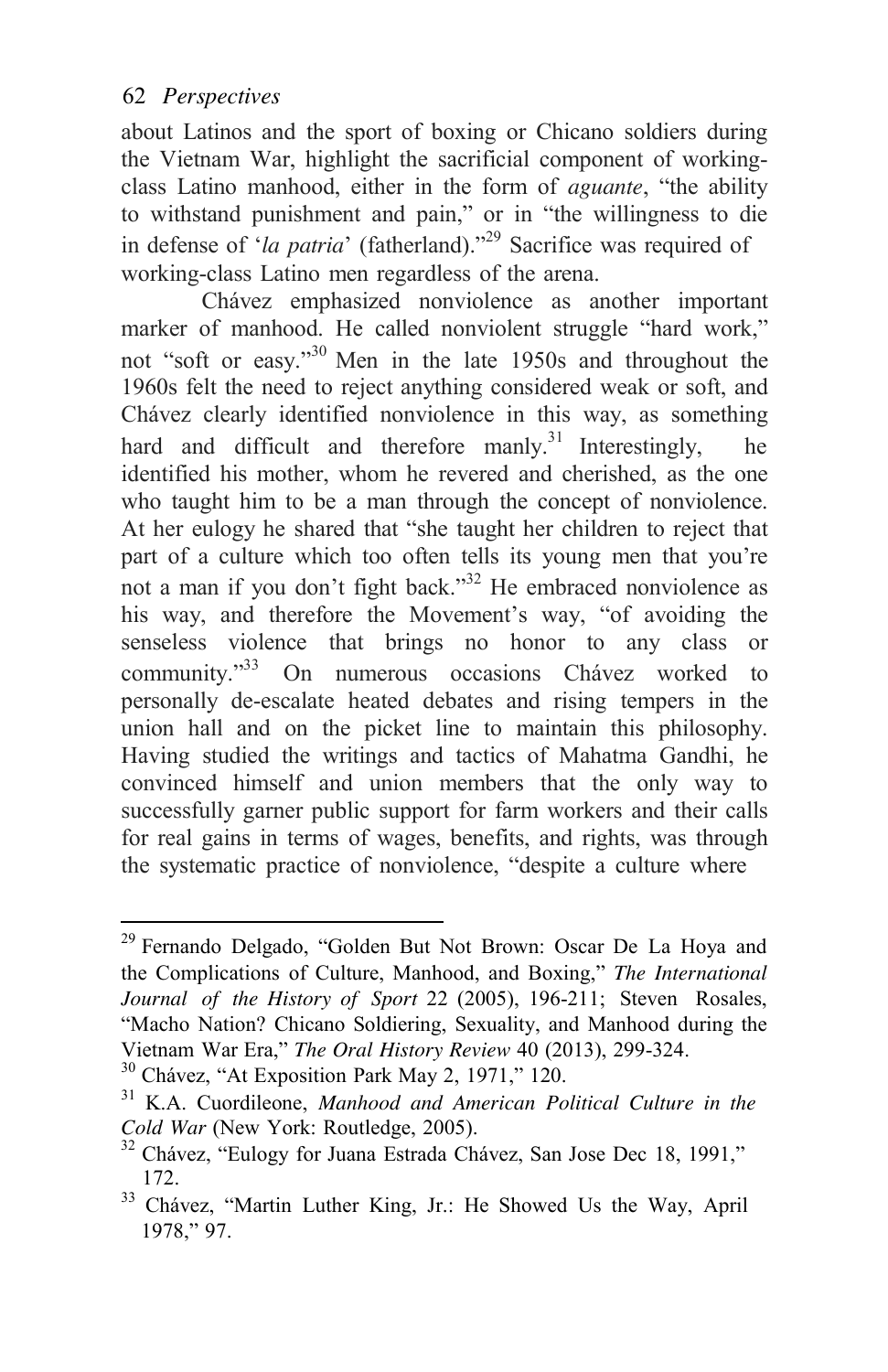you're not a man if you don't fight back."34 He recognized the utility of nonviolence as a form of resistance but also as a philosophy that focused on men's capacities other than their brawn.

He, as well as *El Malcriado* editors, characterized the use of violence as vain attempts to be manly. The message was simple, but difficult in practice. At various points throughout the Movement's history strikers and picketers (or "pickets" as they were referred to) experienced violence at the hands of Teamsters and other hired goons. Chávez asked pickets to turn the other cheek but he could not force them. He reminded pickets in the line to not swing back or appear to incite the use of force to remain blameless against the opposition, who shamed themselves by engaging in threats of and actual violence. When Chávez talked of sacrifice, he in part referred to the difficulty of nonviolent resistance in the face of such threats.

As a way to distinguish himself and the Movement from those with whom they fought and negotiated, Chávez highlighted all of the ways in which growers, Teamsters, contractors, and politicians were not as manly as farm workers. By challenging the manhood of UFW opponents, he cast doubt on their profit motives and challenged their claims of authority and positions of power. While real men (farm workers) forfeited their possessions and their lives for the greater good, the opposition used weapons and violence, deceit, bravado, and affluence to maintain their status, all of which made them lesser men and in the end defeatable.

On multiple occasions Chávez called out manly imposters as those who used weapons and resorted to violence to achieve their goals. At an anti-war speech in Exposition Park in 1971, Chávez pondered the choices of soldiers: "perhaps they have come to believe that in order to be fully men, to gain respect from other men and to have their way in the world, they must take up the gun and use brute force against other men."<sup>35</sup> He went on to list examples of men with guns, including growers, police, and security guards, all of whom presumably called themselves men because they carried a weapon, and for no other reason other than

<sup>34</sup> Chávez quoted in Levy, *César Chávez,* 18.

<sup>35</sup> César Chávez, "At Exposition Park 2 May, 1971," 120.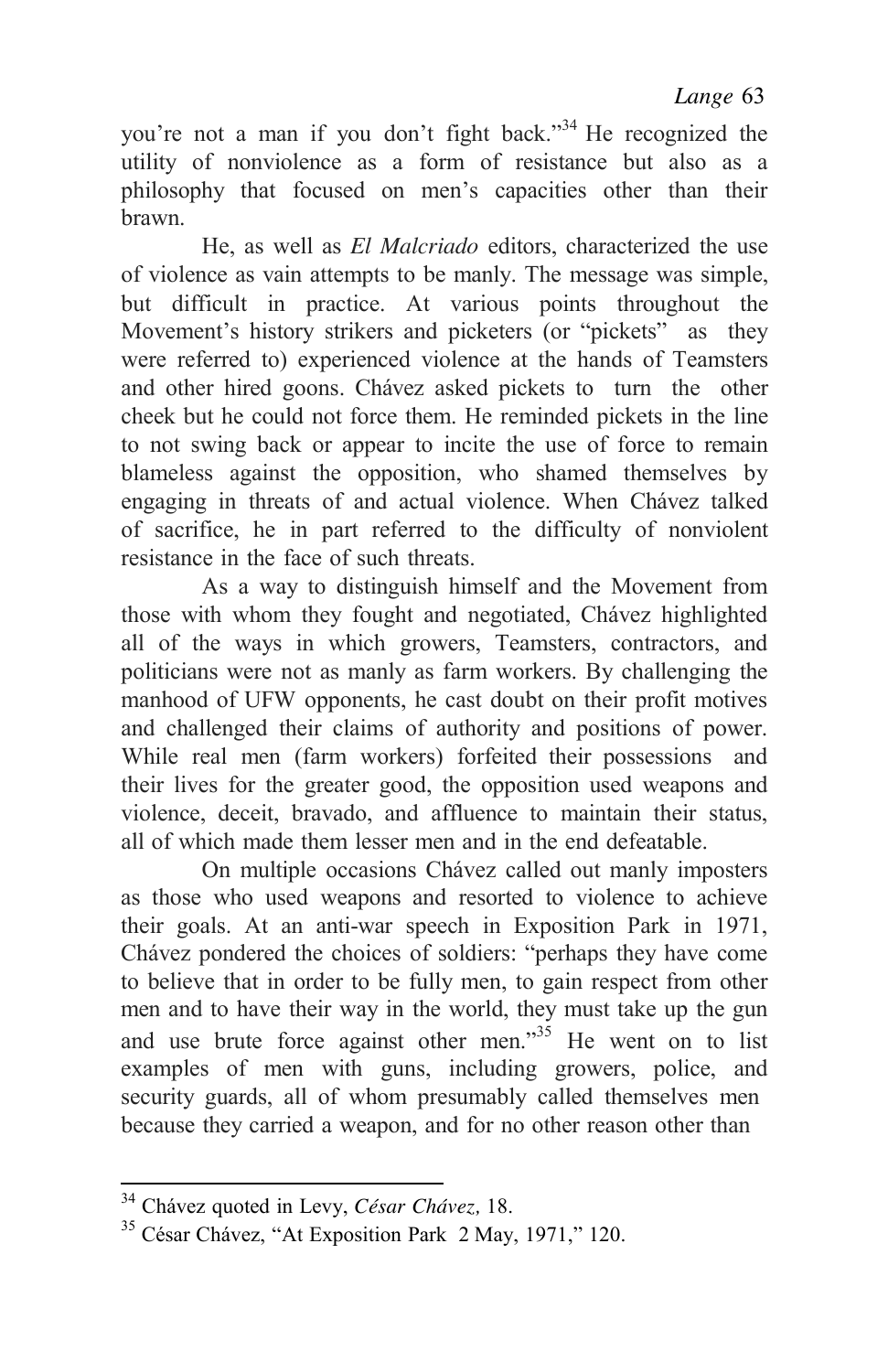to beat up pickets and to threaten UFW supporters.<sup>36</sup> Chávez negatively portrayed the opposition and questioned their ethics: "I am positive nonviolence is the way, morally and tactically, especially in a society where those in power resort to clubs, tear gas, and guns."<sup>37</sup> He mocked those in power for their reliance on the strength of these tools of force and for not having the strength of character or dignity like farm workers. Not only did growers

and their goons threaten farm workers and union supporters, but each other as well: "They were ready to cut each other's throats just to help themselves."38 The growers had so little shame they couldn't even trust one another, according to Chávez.

In addition, farm workers often accused growers of dirty tactics and deception. Chávez objected to secrecy and dishonesty as a lack of principle, which was incompatible with being manly. Likewise, the editors of *El* **Figure 2: César Chávez,**  *Malcriado* contended that growers **Images from the**  and Teamsters employed a campaign of "intimidation, bribery and deception."39 Chávez himself



**Farmworkers Movement, UCSD Collection.**

told biographer Levy that certain companies' tactics were "dirty" and "unprincipled"<sup>40</sup> while Teamsters "operate[d] out of deceit

<sup>&</sup>lt;sup>36</sup> César Chávez, "Speech Ending Fast, 1 0 March, 1968," 167; "Christensen Must Quit Due to Anti-Union Bias," *El Malcriado,* Vol VI, No 14, 13 July, 1973, 3, https://libraries.ucsd.edu/farm workermovement/ufwarchives/elmalcriado/1973/No.%2014%20July

<sup>%2013,%201973.</sup>pdf. 37 César Chávez quoted in Levy, *César Chávez,* 5. <sup>38</sup> Ibid., 309.

<sup>39</sup> Sam Kushner, "César Walks: Teamsters/Growers Deal," *El*

<sup>&</sup>lt;sup>40</sup> César Chávez quoted in Levy, *César Chávez*, 235.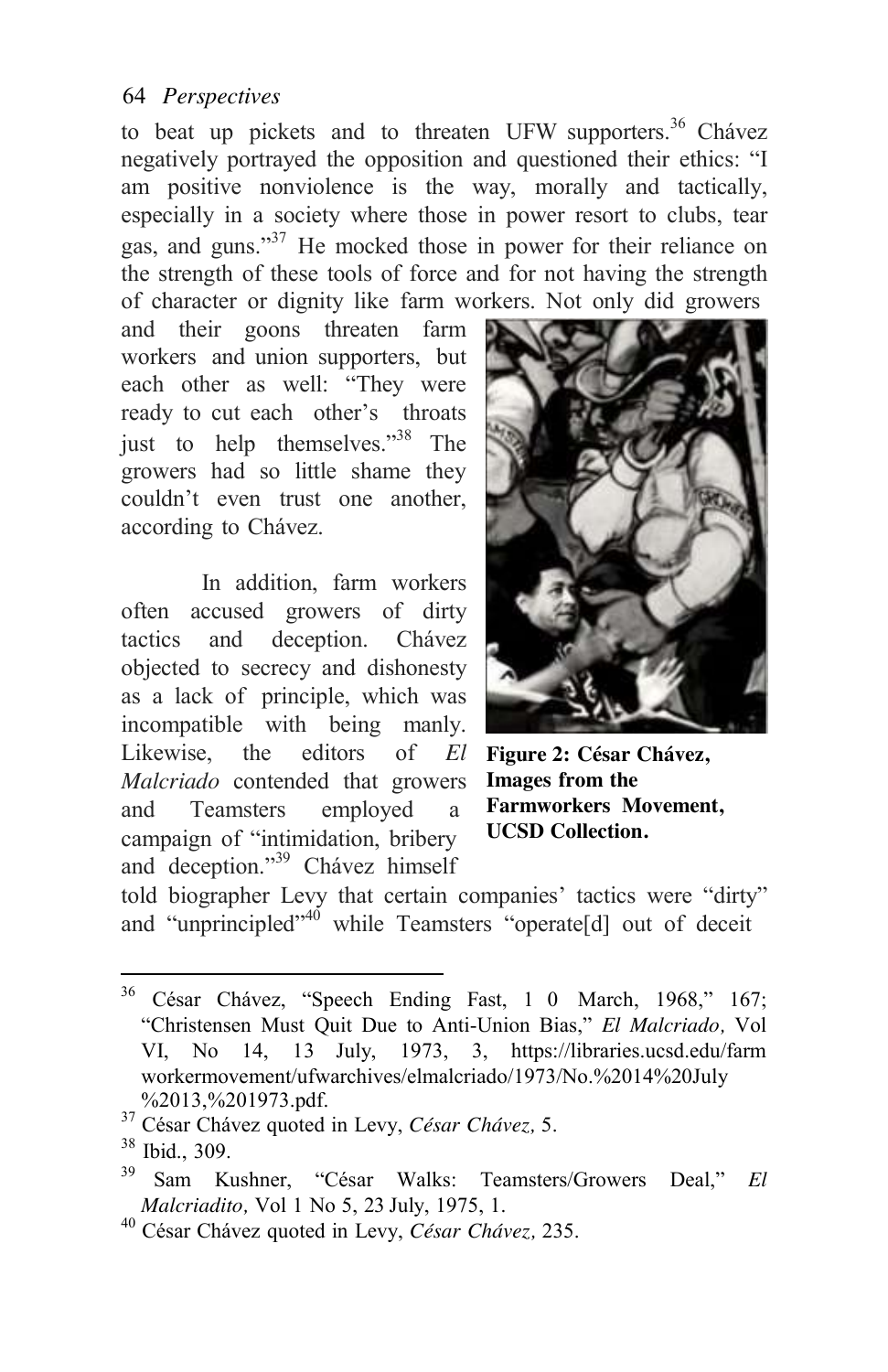and contempt… coming to the back door and making sweetheart deals with the employers."<sup>41</sup> He had little respect for those he presumed to be liars and even less time, hanging up phone calls or walking out of discussions when he felt he was being deceived. *El Teatro Campesino* picked up the same thread in "Vietnam Campesinos" when the General (the U.S. government) admonishes the grower and his labor contractor: "If you want [farm workers] to be Teamsters, *you just tell them they're Teamsters!* Don't pussy-foot around, Butt! We're fighting a war boy."<sup>42</sup> Chávez repeatedly accused the federal and state governments of preventing secret union elections on different farms and thereby thwarting UFW efforts to represent farm workers in favor of Teamsters, who had historically failed to make real gains for workers in the fields.

Chávez promoted moral manhood as aspirational and criticized UFW opponents for their lack of ethics and moral fortitude. At the same time he unabashedly promoted less-thanstraightforward tactics and proudly espoused rougher traits of manliness. In part a product of his childhood, he used these tactics as a way to relate to those for whom he fought in the union. Despite clear similarities to their opponents, Chávez and *El Malcriado* always characterized these rougher elements positively; the ends of justice and fairness justified the means to a certain extent. Chávez and *El Malcriado* alike regularly admonished the poor, the oppressed, the farm workers, to "fight back" against injustice and unfair business practices, despite what he learned from his mother about turning the other cheek. Militant nonviolence is not passive resistance. In part Chávez and others justified fighting back based on legal grounds; as U.S. citizens, farm workers had constitutional rights that were abused. Chávez encouraged them to fight for their rights so that justice could be served. In addition, fighting back created solidarity amongst workers based on ethnic, racial, and class commonalities.

The dignity of the farm workers could be supported through higher wages, paid time off, and other benefits that Chávez and others worked tirelessly to obtain through union

<sup>41</sup> Ibid., 246.

<sup>42</sup> Valdez, "Vietnam Campesino," *Actos,* emphasis added.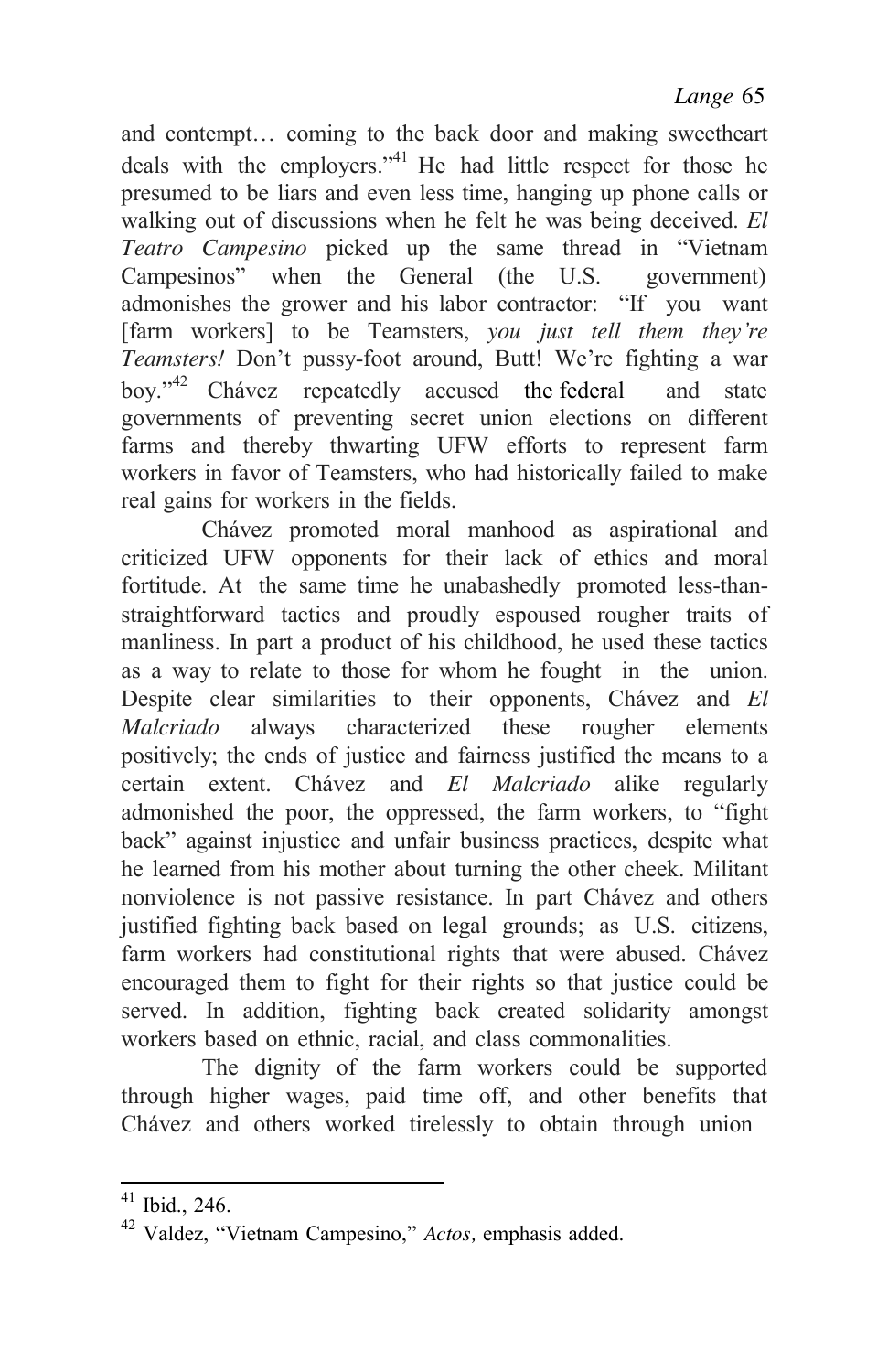contracts. He and *El Malcriado* as well as *El Teatro Campesino* heavily promoted the concept that men had to fight back, fight the growers and the Teamsters for these benefits, and not just accept their "fate." While renouncing physical violence, they employed other means in the fight. Nonviolence required creativity and strategy, cleverness in the form of "moral jiu-jitsu,"<sup>43</sup> and while principles were intractable, tactics could be shaped or bent to optimize outcomes of union goals. Aggression was acceptable in varying degrees because Chávez and farm workers alike had a manly obligation to fight their circumstances.<sup>44</sup> *El Malcriado* informed readers that dignity showed itself in many ways, and "sometimes it is shown by the man who will fight when he is insulted."45 The paper presented Don Sotaco as the archetype of the downtrodden and abused peasant/farm worker, and the story of his invitation to the University of California, Davis School of Agriculture. The university was trying to "grow" the perfect farm worker and Don Sotaco's response to the whole thing was, "Viva La Causa" before he turned to the professor and spit in his face.<sup>46</sup> The same issue's editorial, most likely written by Chávez himself, exhorted readers by saying, "This year and in the years to come, [dignity] will be shown by the man who will fight back when he is insulted."<sup>47</sup> Years later Fred Ross Jr. wrote that he "had learned" from César to be direct, forceful, and confrontational when necessary."48 In the context of the farm workers Movement, activists stretched nonviolence to include acts that mirrored physical violence, up to a point.

<sup>&</sup>lt;sup>43</sup> Fred Ross Jr., foreward to *César Chávez*, xiii.<br><sup>44</sup> "Christensen Must Quit Due to Anti-Union Bias," 3.

<sup>&</sup>lt;sup>45</sup> "Editorial: Dignity of the Farm Worker," 2.

<sup>46</sup>"Don Sotaco Story: Science Marches On," *El Malcriado,* No 18, 1965, 6.<br>
<sup>47</sup> "Editorial: Dignity of the Farm Worker," 2.

<sup>48</sup> Fred Ross Jr., foreward to *César Chávez,* xvii.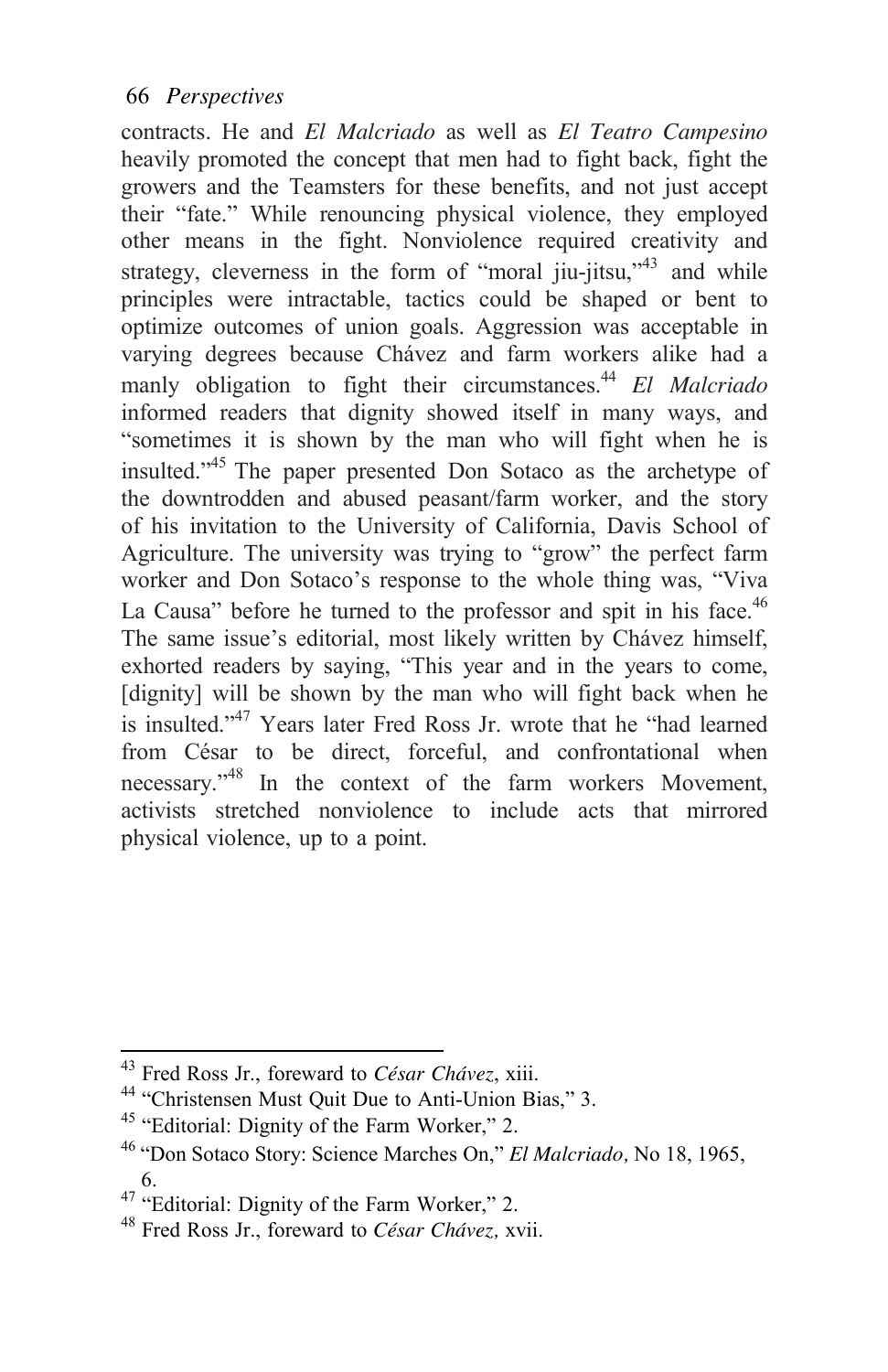*El Teatro Campesino*, likewise reproduced the message of dignified nonviolence to audiences of farm workers and donors alike, but also highlighted the ongoing struggle and tension between members of the Movement who were not all convinced of the efficacy of nonviolence as a tactic. In "The Militants," two Chicanos argue about the best way to overcome the oppression and starvation faced in their *barrios*, Chicano #1 pointing out that "non-violence works, sure, but to a limit" and later demanding, "we need guns." Chicano #2 replies back, "But… guns ain't the only thing that's going to make a Revolucion!" implying that in addition to guns, they had to be balsy or manly to fight back. Chicano #1 accuses Chicano #2 of "misleading the people" by thinking weapons were the solution, but in the end they kill one another while the white Gavacho (the American white guy) "laughs uproariously." 49 Like young African American men



during the Civil Rights Movement, young Latinos held competing notions of how best to defend themselves and their notions of manhood not excluding retaliatory violence. Because nonviolence was seen as passive and submissive, for some it connoted more feminine behavior.<sup>50</sup> Chicano #1 and Chicano #2 show this same contradiction of thought expressed between Movement members and its leaders.

Ultimately however, the tale emphasizes the futility of violence, leaving both Chicanos dead at the end despite their shared racial and class status and common enemy.

Chávez himself grew up in an environment where manhood required roughness. His family's neighborhood in San Jose, Sal Si Puedes (literally translated "get out if you can"), was

<sup>49</sup> Valdez, "The Militants", *Actos.*

<sup>50</sup> Simon Wendt, "'They Finally Found Out That We Really Are Men': Violence, Non-Violence and Black Manhood in the Civil Rights Era," *Gender and History* 19 (November 2007), 544.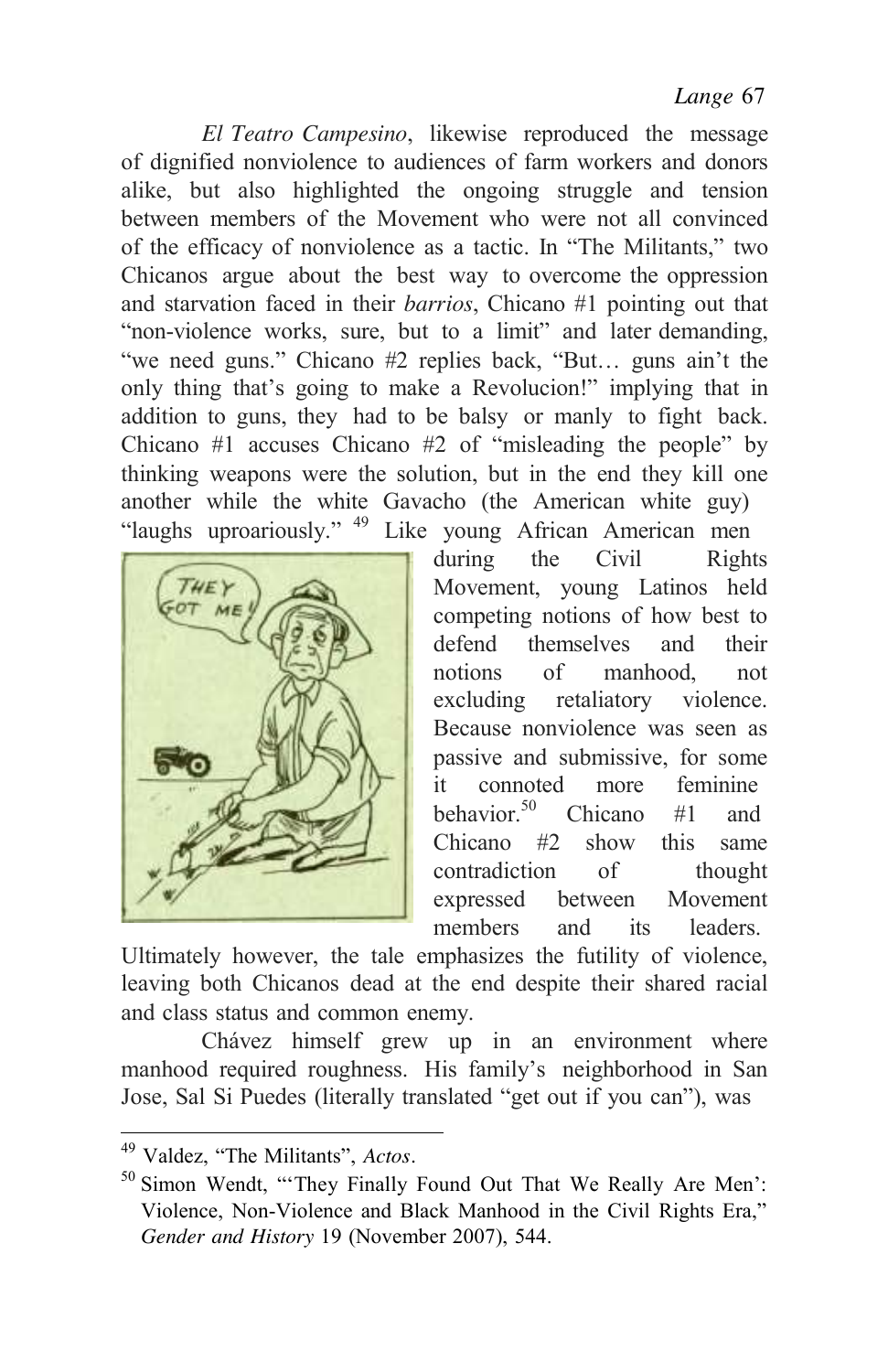a tough working-class area, and he witnessed violence at an early age.<sup>51</sup> His own father employed physical force to discipline his sons; violence learned in the family setting unwittingly repeats and spreads later by family members in other social settings. <sup>52</sup> As a community organizer, registering voters in San Jose, Chávez described going to a home of "some rough characters" he knew. "They started kidding me," he said, "but I could communicate with them."<sup>53</sup> He could speak the language of tough guys when necessary, with "good-natured roughhousing," arguments, and beer drinking.<sup>54</sup> In part, Chávez appealed to farm workers because he never lost touch with his tough upbringing and could bridge the gap between the physically violent manhood of his youth and the moral manhood he promoted as a union organizer.

Chávez also openly admitted to dishonest tactics to get his way and reach his goals, which were presumably those of the union as well. Chávez told a story of how he wanted to go with a certain Father Salandini but was impeded by another priest. His staff secretly went to another location and telephoned for the interfering priest, allowing Chávez to make his getaway with Salandini as he had originally intended.  $55$  Perhaps the moral rightness of the union cause justified covert or deceptive practices, especially as benign as this incident cited here, but it was still dishonest. In another setting, after Chávez was accused of being a Communist and union officials were debating what to do about it in the union hall without Chávez present, he arrived and "accused the officers of selling out for money, which was not true." "But," he said, "it was my ploy" to get them to drop the Communist issue.<sup>56</sup> Chávez openly admitted that his accusations were false, but under the circumstances he justified his deception as necessary to the continued operations of the union with him at the lead.

Chávez's rougher side came through in other ways as

<sup>51</sup> Chávez quoted in Levy, *César Chávez,* 50.

<sup>52</sup> Ibid., 29; John Mack Faragher, *Eternity Street: Violence and Justice in Frontier Los Angeles* (New York: W. W. Norton & Company,

<sup>2015). 53</sup> Chávez quoted in Levy, *César Chávez,* 104. 54 Ibid., 106, 104.

<sup>55</sup> Chávez quoted in Levy, *César Chávez,* 232.

<sup>56</sup> Ibid., 120.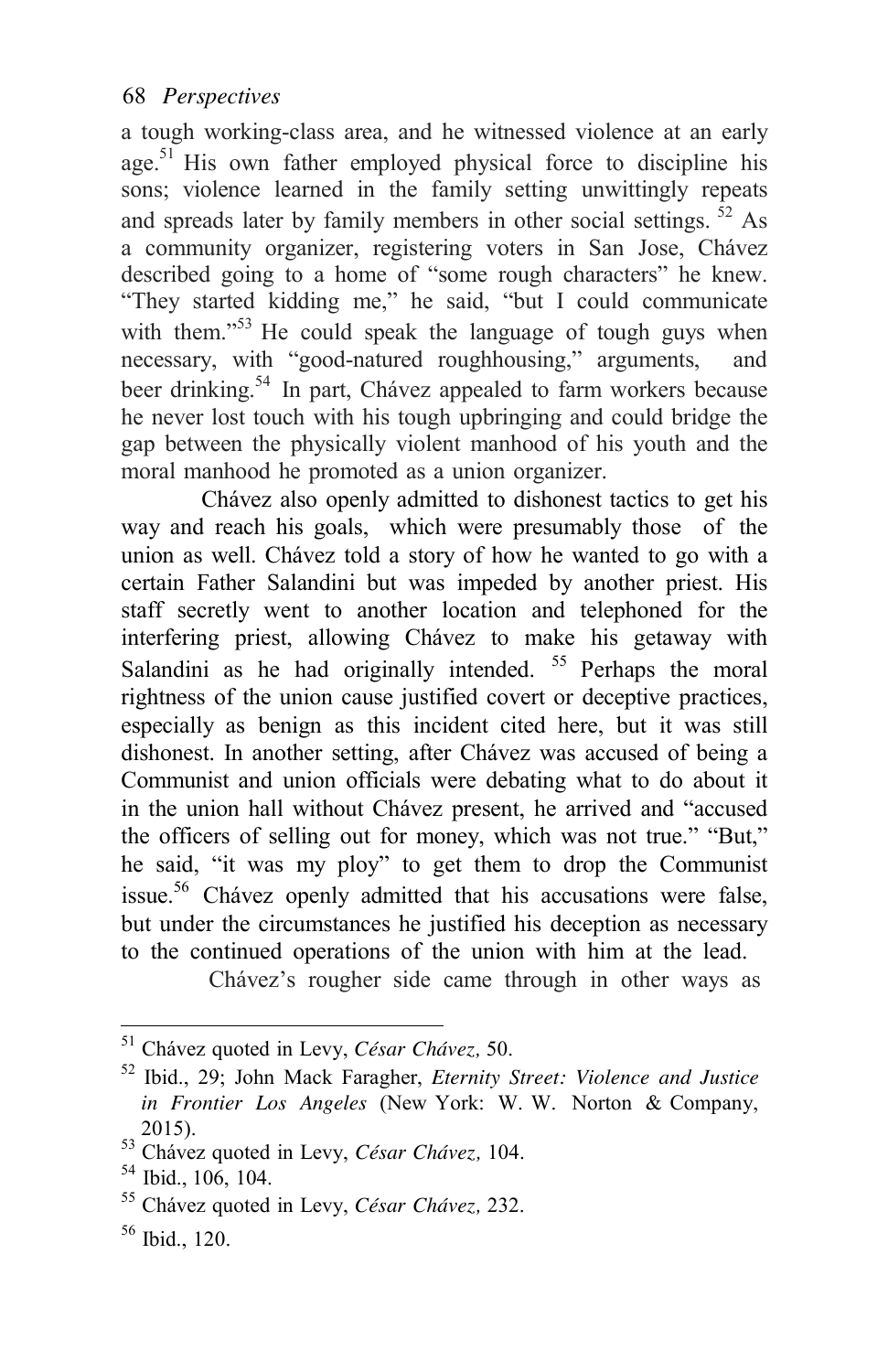well, and again looked strikingly similar to the tactics of the opposition and for which he accused them of being unmanly. Revenge and loyalty were in this case two sides of the same coin, and Chávez wanted to "even the score a little for the workers…" as well as "settle a personal score" by organizing farm workers, his own family included.<sup>57</sup> The town of Oxnard of his childhood was a particularly bad memory for Chávez, and when he started organizing there he "thought that going back would be a little revenge." He just wanted to "go back and fight."<sup>58</sup> While he clearly referred to fighting as a fight for better working conditions and union contracts, the language when viewed out of context could easily be construed differently. *El Malcriado* reprinted numerous times the definition of a scab, in one breath creating a brotherhood out of the union family while threatening those who would "sabotage" strikers and pickets.<sup>59</sup> Threats of violence and intimidation were the very thing Chávez railed against when used by growers and Teamsters. Lionel Steinberg, the largest tablegrape grower in the Coachella Valley and semi-friendly with Chávez, accused him and UFW members of "harassment, antagonism, and threats against some of [his] employees" as well as rock throwing and name-calling.<sup>60</sup> Steinberg was not alone in challenging the prevailing narrative that the UFW was nonviolent in practice. $61$ 

Another aspect of his tougher manhood, Chávez held traditional patriarchal beliefs regarding gender roles, evidenced by how he spoke about his wife and mother and the turbulent relationship he had with union Vice President, Dolores Huerta. Similarly, the ways in which he referred to women in the Movement as well as other family members (brothers, sister, and children) reveal that he felt he was very much in charge and generally prioritized the Movement, not his family. This allowed

<sup>57</sup> Chávez, "The Organizer's Tale, July 1966," *César Chávez: A Brief Biography with Documents,"* ed. Richard W. Etulain, (Boston:

<sup>&</sup>lt;sup>58</sup> Chávez quoted in Levy, *César Chávez*, 126.<br><sup>59</sup> "Judas is Among Us," *El Malcriado*, No 18, 1965, 14.<br><sup>60</sup> Lionel Steinberg quoted in Levy, *César Chávez*, 297.<br><sup>61</sup> Pawal. 333.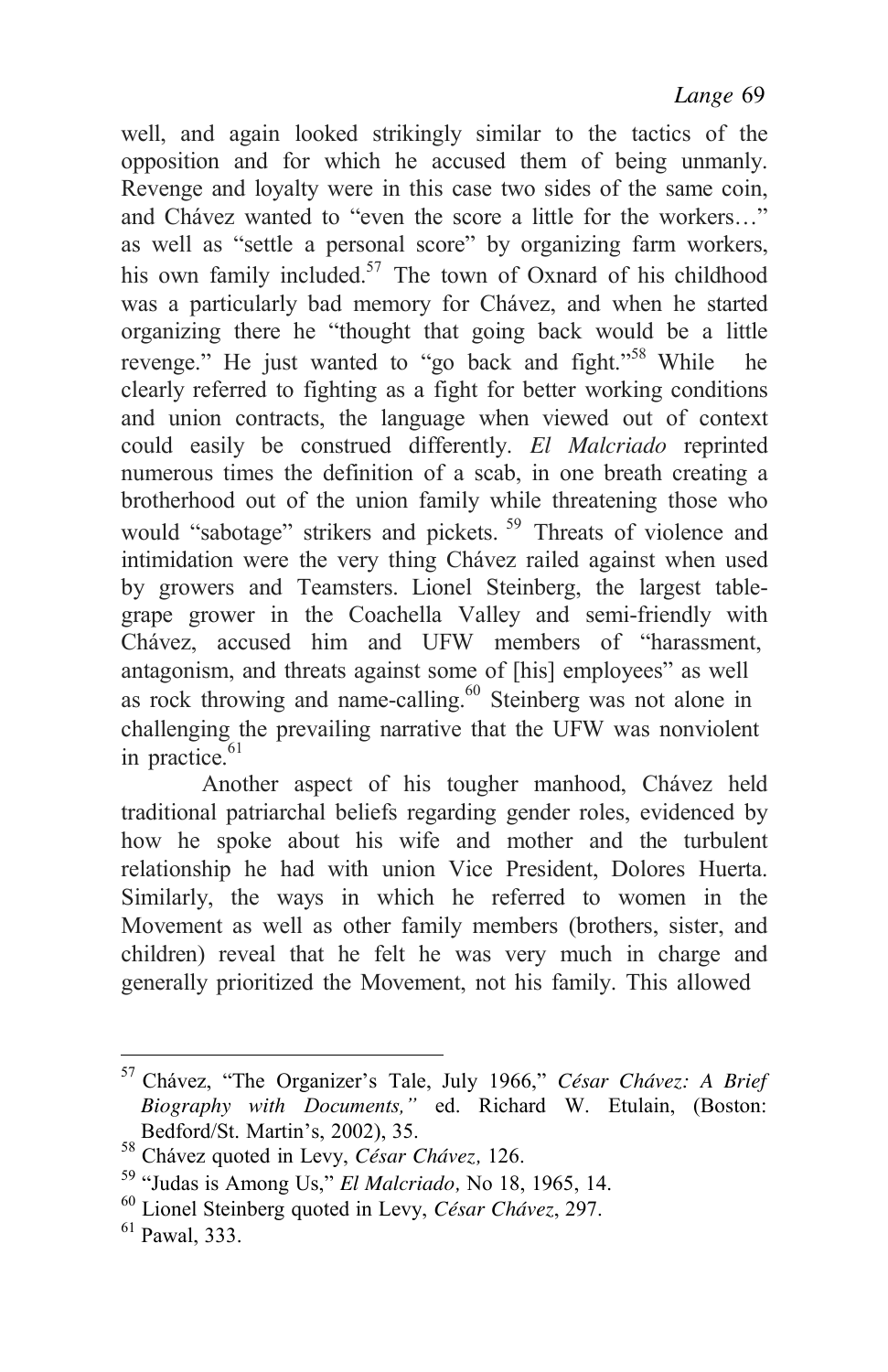him to claim authority as a man who controlled his family and therefore could control the Movement.

Both Chávez's wife and his mother worked in the fields with Chávez, and he held them to much higher standards than others. He revered his mother and admonished others to similarly revere their elders, while he consistently referred to his wife, Helen, as a great support and help-meet. On occasion however, Chávez compared his mother to his wife, showing how Helen came up short of his expectations. In regards to Huerta, Chávez felt she was contentious and spent too much time away from her own family, even while he relied upon her fiery spirit to negotiate better contracts for union members. Women in Chávez's family and in the UFW were essential players to the Movement, but were also strategically relegated to traditionally gendered roles.

Chávez found his wifely ideal embodied in Coretta King, the widow of Martin Luther King Jr. When she came to visit him in the Salinas jail he remembered that, "unlike a lot of the farm worker women who came and cried, she looked at being in jail as part of the struggle."62 In other words, Chávez felt she understood that what he fought for was bigger than his marriage or family. Perhaps this was because she experienced the sacrifice this type of work required, unlike other women in La Causa or his own wife, even though Helen too had been jailed more than once for her union activism. Much of the time when Chávez spoke about his family, he hinted at the sacrifices he made in order to be with them, or conversely, how he had to forgo time with them to attend to organizing or union matters. Chávez admitted that his kids had to suffer because of the Movement, as he prioritized his work over tending to them. $63$  Even at his daughter Eloise's wedding he attended to business and left early, despite Helen's obvious displeasure.<sup>64</sup> In response he told her that "the best thing you can do is to support me and help me out," leaving no room for discussion.<sup>65</sup> It is clear that Chávez was in charge of his wife and family and the time he spent with them, a reflection of his position as the head of the household and the man of the home. The family

<sup>62</sup> Chávez quoted in Levy, *César Chávez,* 430. 63 Ibid., 127, 143, 160.

<sup>64</sup> Ibid., 336.

<sup>65</sup> Ibid., 273.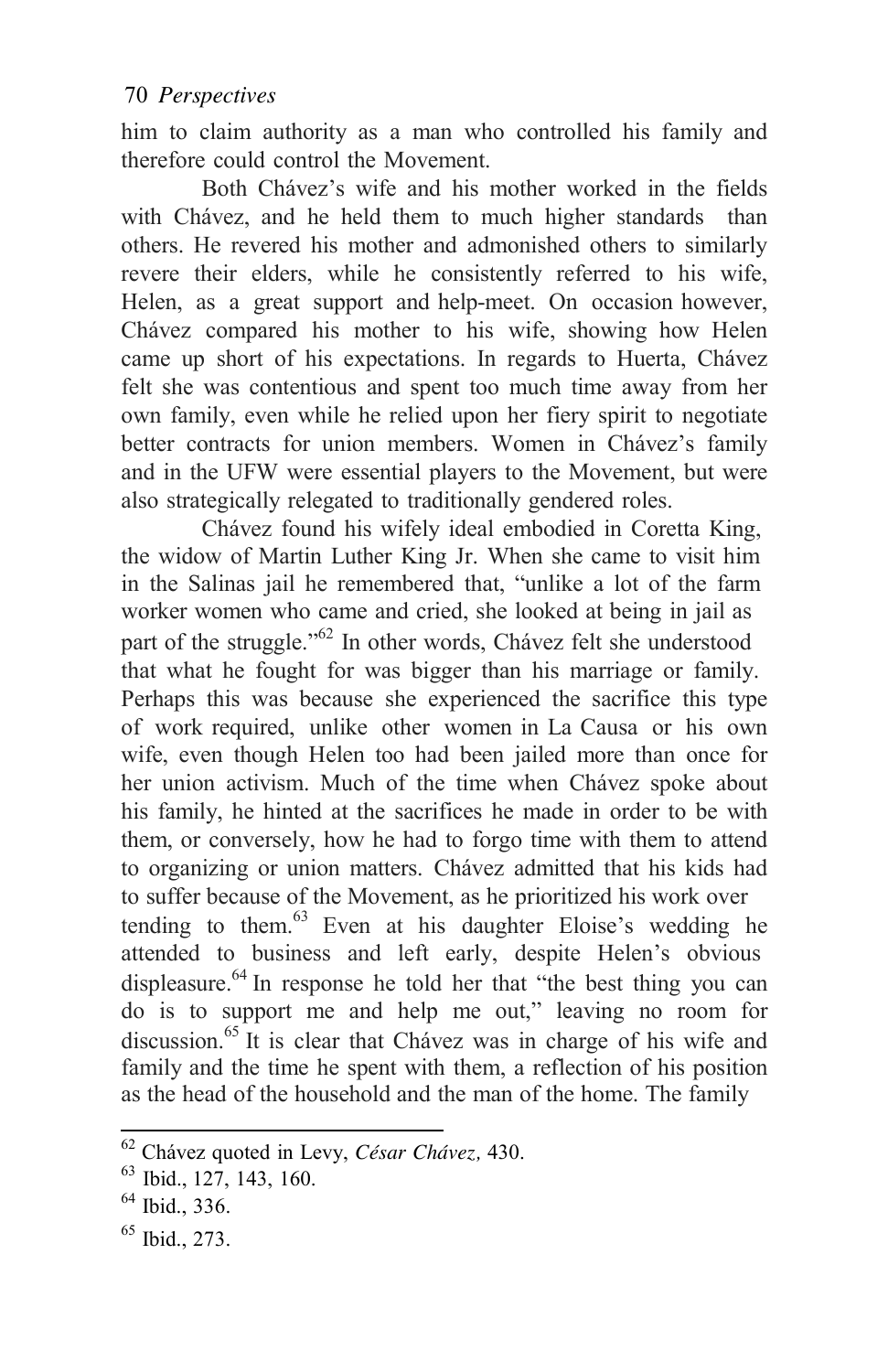metaphor was consistently used within the Chicano and Chicana Movement to reflect the closeness of the activists on more than just a political level, but in practice this metaphor reinforced traditional patriarchal norms that kept women in subservient roles.<sup>66</sup>

Huerta on the other hand was not married to Chávez, and as the Vice President of the UFW and lead lobbyist, she was not under any perceived moral obligation to obey Chávez. They argued and bickered and Huerta recalled that Chávez would say "something very snotty to let me know he was still mad" or just change the subject altogether.<sup>67</sup> He even admitted to her that he treated her poorly, but she said she understood; she felt the pressure for the union efforts to succeed while still caring for her family just as Chávez did. Complicating matters further, Chávez relied heavily on Huerta to negotiate the best contracts possible for union members but then spoke of her like an animal, as when he told Herb Fleming, a lettuce grower, that if Herb did not want to deal with him, he would "unleash Dolores and tell her, 'Go get him, Dolores! Go get him!"" likening Huerta to a dog.<sup>68</sup> Despite recognizing the importance of Huerta to the union, Chávez undermined her by verbally challenging her or speaking ill of her in front of others, in what appears to be his way of asserting a position of manly authority.<sup>69</sup>

Other references regarding the role of women in the Movement are equally unsettling and reveal clear differences of expectations based on gender. Chávez spoke about losing "good men," "because of their wives." In his opinion, women were critical to the Movement but as supportive wives or in other supportive jobs behind the scenes.<sup>70</sup> "We can't be free ourselves if we don't free our women… We've got to help her overcome [her fear] if she's going to be a servant to the Cause and help her

<sup>&</sup>lt;sup>66</sup> Blackwell, *¡Chicana Power!*<br><sup>67</sup> Dolores Huerta quoted in Levy, *César Chávez*, 265; Levy, 397.<br><sup>68</sup> Levy, 421.<br><sup>69</sup> Pawal, 280, 358, 408-409.<br><sup>70</sup> Margaret Rose. "Traditional and Nontraditional Patterns of Female

Activism in the United Farm Workers of America, 1962-1980," *Frontiers: A Journal of Women's Studies* I (Las Chicanas, 1990), 26- 32.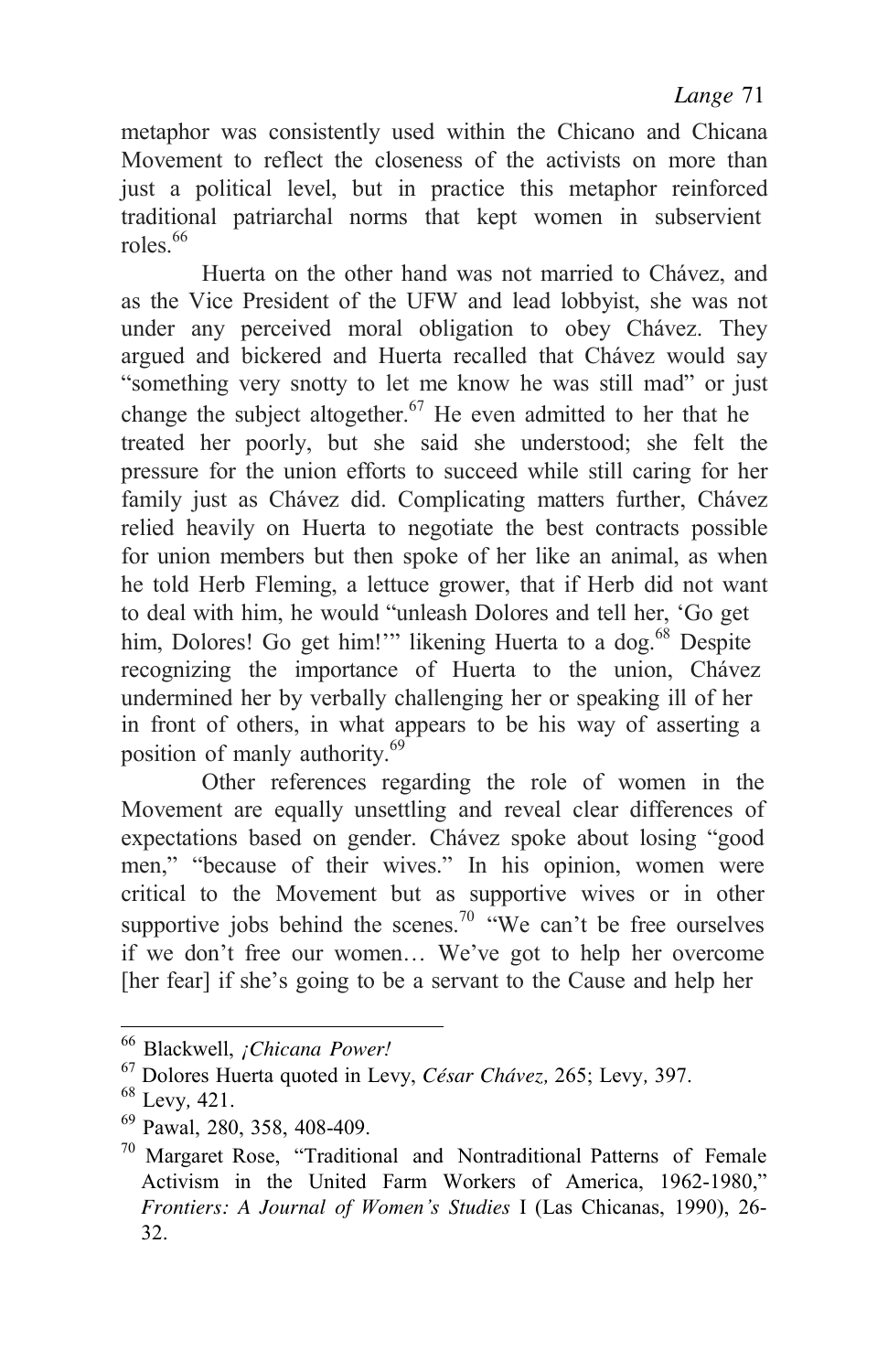husband to be a servant."<sup>71</sup> Women were to be supportive and subservient to their husbands and by extension the Movement. Women's participation in the UFW was unfairly "invisible" but also clearly gendered; hundreds of women volunteered and worked for the union over the years, including Chávez's own wife Helen, but primarily in capacities like secretarial work, hosting and organizing meetings, picketing, and boycotting and "forgotten" in the narrative of union successes.<sup>72</sup> When the 1966 march to Sacramento was planned Chávez decided to take the men along and leave the women behind on the picket lines, including Huerta. "None of the women liked it, but they stayed," he admitted.  $^{73}$  His ability to control or maintain power over women was part of his identity as a man: as the man he was in charge of his family and his union and his ability to assert his authority reflected the broader ability of the UFW to achieve success with union contracts against the growers.

Here we return to the question posed at the beginning of this paper: why did Chávez concern himself with manhood when he could have focused on so many other seemingly more relevant issues at the time of his fast? Part of the answer may be found in a brief summary of the 1968 Memphis Sanitation Strike, in which African American sanitation workers called a strike, wearing signs that read, "I Am a Man!" Strikers protested racism and poor working conditions as well as the paternalism evident in their treatment, as Martin Luther King Jr. addressed the "emasculation" of the workers and called for nonviolent action, including a march to Memphis. Chávez certainly would not have missed what this event implied for the Farm Workers Movement. They shared issues of mistreatment by white superiors, lack of living wages, and the need to provide and care for families. The similarities between the sanitation strike and the Farm Workers Movement

 $71$  Ibid., 160.

<sup>72</sup> Rose, "Traditional and Nontraditional Patterns; Margaret Rose, "'Women Power Will Stop Those Grapes': Chicana Organizers and Middle-Class Female Supporters in the Farm Workers' Grape Boycott in Philadelphia, 1969-1970," *Journal of Women's History* 7 (Winter), 6.

<sup>73</sup> Ibid., 207.